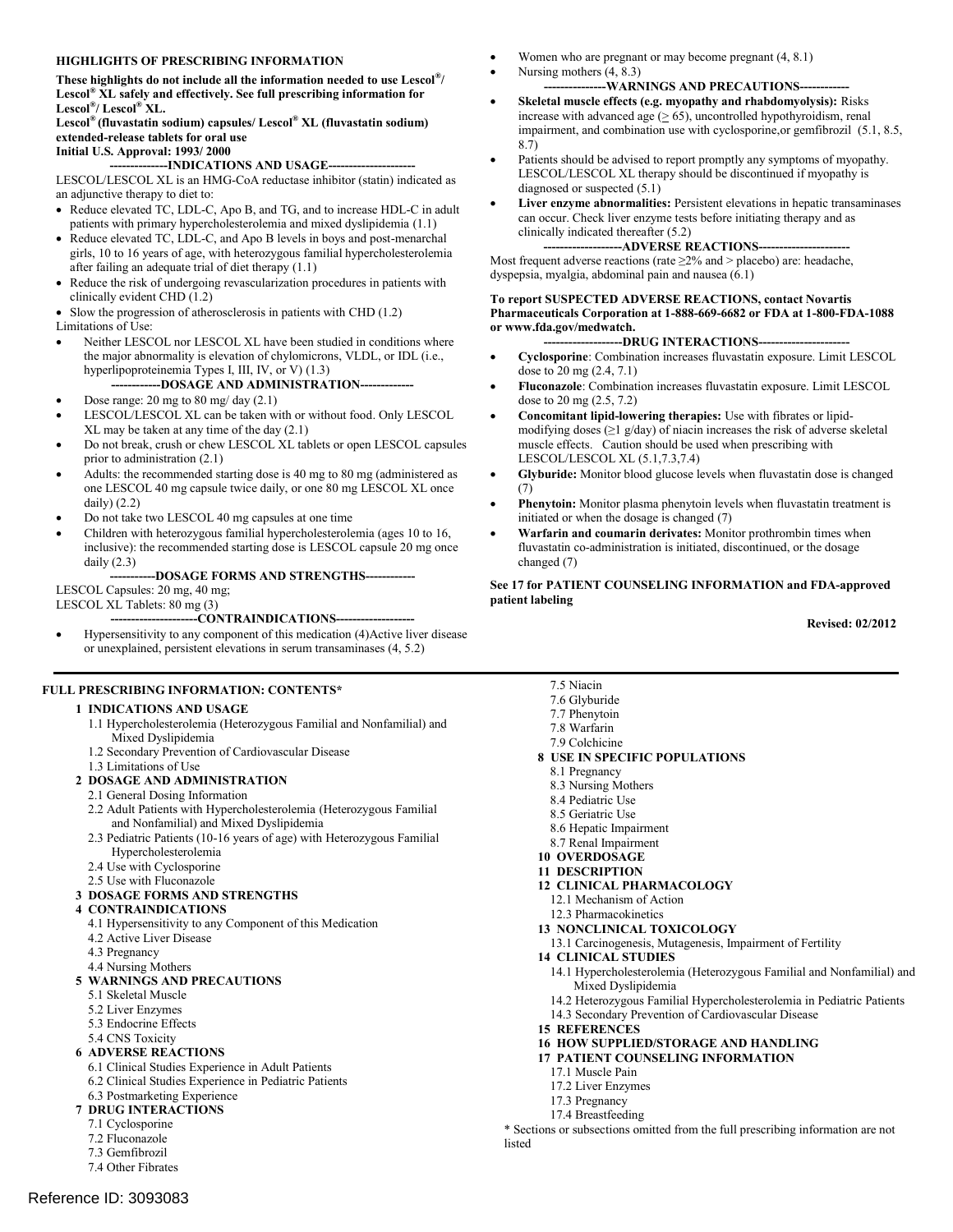# **FULL PRESCRIBING INFORMATION**

# **1 INDICATIONS AND USAGE**

 an adjunct to diet when the response to a diet restricted in saturated fat and cholesterol and other non-pharmacologic Therapy with lipid-altering agents should be only one component of multiple risk factor intervention in individuals at significantly increased risk for atherosclerotic vascular disease due to hypercholesterolemia. Drug therapy is indicated as measures alone has been inadequate.

#### **1.1 Hypercholesterolemia (Heterozygous Familial and Nonfamilial) and Mixed Dyslipidemia**

LESCOL and LESCOL XL are indicated

- as an adjunct to diet to reduce elevated total cholesterol (Total-C), low-density lipoprotein cholesterol (LDL-C), triglyceride (TG) and apolipoprotein B (Apo B) levels, and to increase high-density lipoprotein cholesterol (HDL-C) in patients with primary hypercholesterolemia and mixed dyslipidemia (Fredrickson Type IIa and IIb).
- as an adjunct to diet to reduce Total-C, LDL-C, and Apo B levels in adolescent boys and adolescent girls who are at least one year post-menarche, 10-16 years of age, with heterozygous familial hypercholesterolemia and the following findings are present:
	- LDL-C remains  $\geq$  190 mg/dL or
	- LDL-C remains  $\geq 160$  mg/dL and:
		- there is a positive family history of premature cardiovascular disease or
		- two or more other cardiovascular disease risk factors are present

The NCEP classification of cholesterol levels in pediatric patients with a familial history of hypercholesterolemia or premature CVD is summarized below.

| <b>Category</b> | Total-C $(mg/dL)$ | $LDL-C$ (mg/dL) |
|-----------------|-------------------|-----------------|
| Acceptable      | <170              | < 110           |
| Borderline      | 170-199           | 110-129         |
| High            | $\geq$ 200        | $\geq$ 130      |

 Children treated with fluvastatin in adolescence should be re-evaluated in adulthood and appropriate changes made to their cholesterol-lowering regimen to achieve adult treatment goals.

#### **1.2 Secondary Prevention of Cardiovascular Disease**

In patients with clinically evident CHD, LESCOL and LESCOL XL are indicated to:

- reduce the risk of undergoing coronary revascularization procedures
- slow the progression of coronary atherosclerosis

#### **1.3 Limitations of Use**

Neither LESCOL nor LESCOL XL have been studied in conditions where the major abnormality is elevation of chylomicrons, VLDL, or IDL (i.e., hyperlipoproteinemia Types I, III, IV, or V).

### **2 DOSAGE AND ADMINISTRATION**

### **2.1 General Dosing Information**

Dose range: 20 mg to 80 mg/ day.

LESCOL/LESCOL XL can be administered orally as a single dose, with or without food.

Do not break, crush or chew LESCOL XL tablets or open LESCOL capsules prior to administration.

Do not take two LESCOL 40 mg capsules at one time.

Since the maximal effect of a given dose is seen within 4 weeks, periodic lipid determinations should be performed at this time and dosage adjusted according to the patient's response to therapy and established treatment guidelines.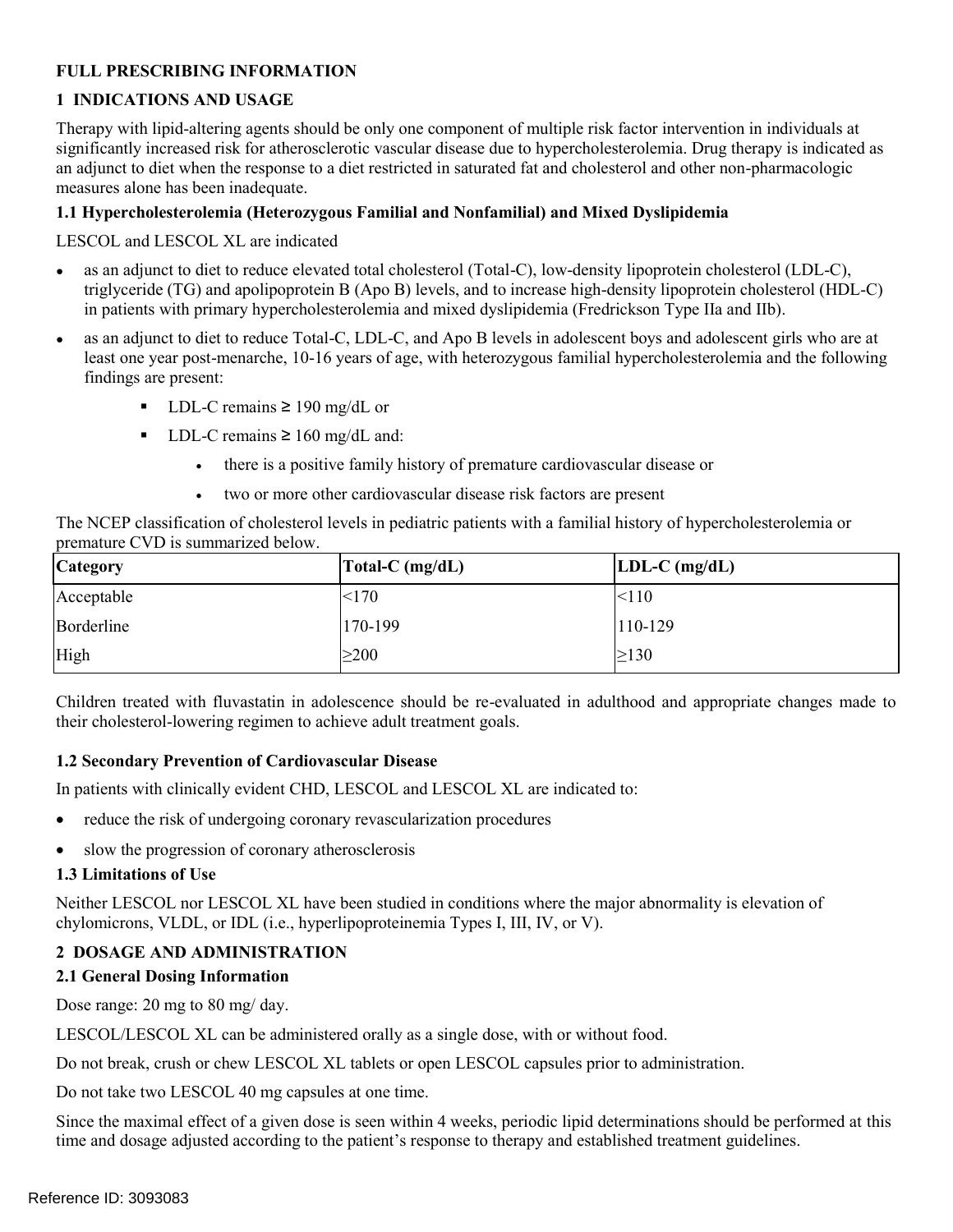For patients requiring LDL-C reduction to a goal of ≥25%, the recommended starting dose is 40 mg as one capsule in the evening, 80 mg as one LESCOL XL tablet administered as a single dose at any time of the day or 80 mg in divided doses mg may be used. of the 40 mg capsule given twice daily. For patients requiring LDL-C reduction to a goal of <25% a starting dose of 20

# **2.2 Adult Patients with Hypercholesterolemia (Heterozygous Familial and Nonfamilial) and Mixed Dyslipidemia**

Adult patients can be started on either LESCOL or LESCOL XL. The recommended starting dose for LESCOL is one 40 mg capsule in the evening, or one LESCOL 40 mg capsule twice daily. Do not take two LESCOL 40 mg capsules at one time.

The recommended starting dose for LESCOL XL is one 80 mg tablet administered as a single dose at any time of the day.

# **2.3 Pediatric Patients (10-16 years of age) with Heterozygous Familial Hypercholesterolemia**

 *Guidelines* and *CLINICAL STUDIES (14)*] 1 . The recommended starting dose is one 20 mg LESCOL capsule. Dose adjustments, up to a maximum daily dose administered either as LESCOL capsules 40 mg twice daily or one LESCOL XL 80 mg tablet once daily should be made at 6 week intervals. Doses should be individualized according to the goal of therapy [see *NCEP Pediatric Panel* 

<sup>1</sup>National Cholesterol Education Program (NCEP): Highlights of the Report of the Expert Panel on Blood Cholesterol Levels in Children and Adolescents. *Pediatrics*. 89(3):495-501. 1992.

### **2.4 Use with Cyclosporine**

Do not exceed a dose of 20 mg b.i.d. LESCOL in patients taking cyclosporine [see *Drug Interactions 7.1*].

# **2.5 Use with Fluconazole**

Do not exceed a dose of 20 mg b.i.d. LESCOL in patients taking fluconazole [see *Drug Interactions 7.2*].

# **3 DOSAGE FORMS AND STRENGTHS**

• LESCOL 20 mg capsules are brown and light brown imprinted twice with " $\Delta$ " and "20" on one half and "LESCOL" and the LESCOL<sup>®</sup> (fluvastatin sodium) logo twice on the other half of the capsule.

• LESCOL 40 mg capsules are brown and gold imprinted twice with " $\Delta$ " and "40" on one half and "LESCOL" and the LESCOL<sup>®</sup> (fluvastatin sodium) logo twice on the other half of the capsule.

 LESCOL XL 80 mg tablets are yellow, round, slightly biconvex film-coated tablet with beveled edges debossed with "LESCOL XL" on one side and "80" on the other.

# **4 CONTRAINDICATIONS**

### **4.1 Hypersensitivity to any Component of this Medication**

LESCOL and LESCOL XL are contraindicated in patients with hypersensitivity to any component of this medication.

### **4.2 Active Liver Disease**

LESCOL and LESCOL XL are contraindicated in patients with active liver disease or unexplained, persistent elevations in serum transaminases [see *Warnings and Precautions (5.2)*].

### **4.3 Pregnancy**

 LESCOL and LESCOL XL are contraindicated in women who are pregnant or may become pregnant**.** Serum cholesterol and triglycerides increase during normal pregnancy, and cholesterol or cholesterol derivatives are essential for fetal development. LESCOL and LESCOL XL may cause fetal harm when administered to pregnant women. Atherosclerosis is a chronic process and the discontinuation of lipid-lowering drugs during pregnancy should have little impact on the outcome of long-term therapy of primary hypercholesterolemia.

 unlikely to conceive and have been informed of the potential hazards**.** If the patient becomes pregnant while taking this LESCOL and LESCOL XL should be administered to women of childbearing age only when such patients are highly drug, LESCOL and LESCOL XL should be discontinued and the patient should be apprised of the potential hazard to the fetus [see *Use In Specific Populations (8.1)*].

### **4.4 Nursing Mothers**

Fluvastatin is secreted into the breast milk of animals and because HMG-CoA reductase inhibitors have the potential to cause serious adverse reactions in nursing infants, women who require treatment with LESCOL or LESCOL XL should be advised not to breastfeed their infants [see *Use In Specific Populations (8.3)*].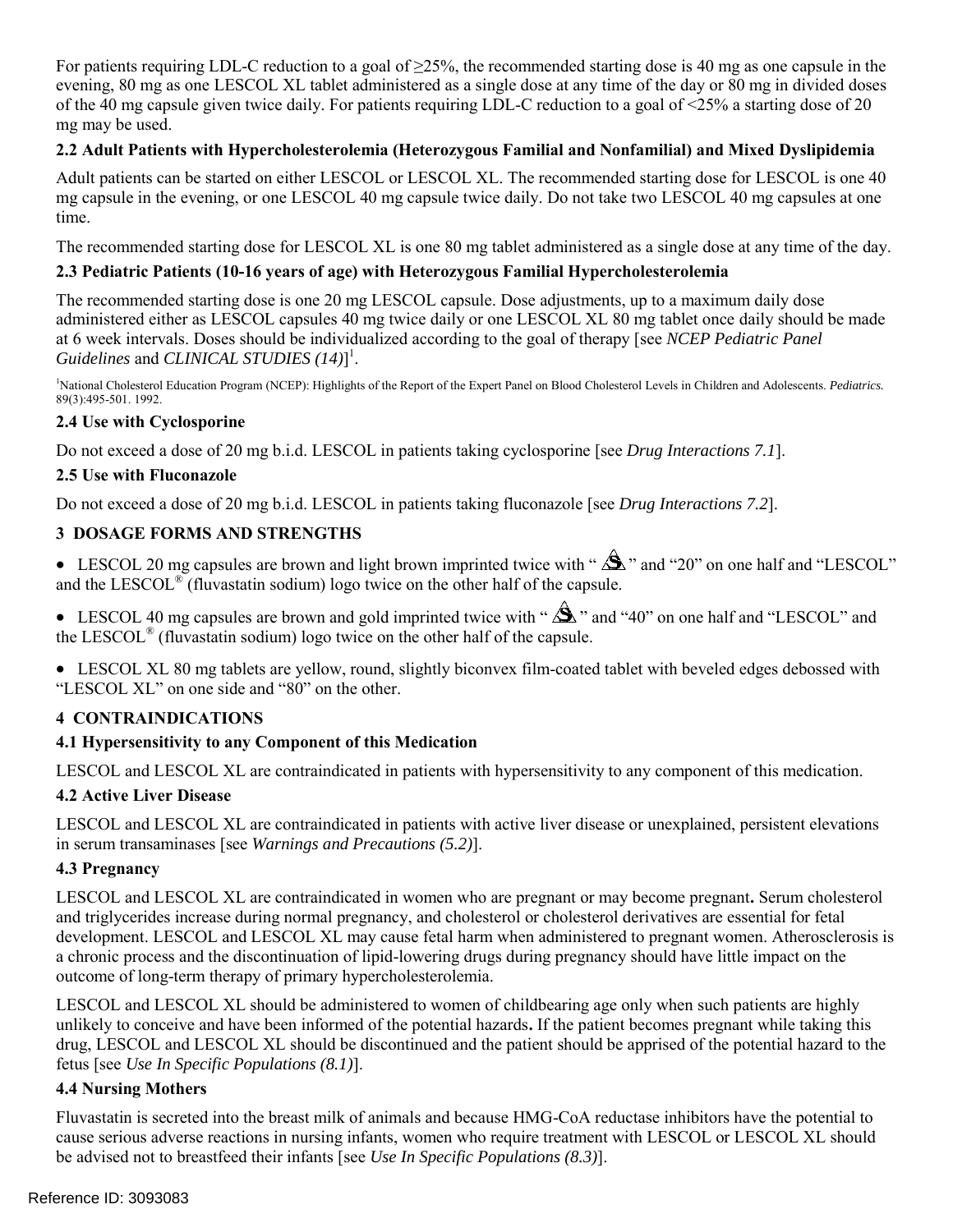# **5 WARNINGS AND PRECAUTIONS**

### **5.1 Skeletal Muscle**

#### **Rhabdomyolysis with acute renal failure secondary to myoglobinuria have been reported with LESCOL/LESCOL XL and other drugs in this class.**

LESCOL/LESCOL XL should be prescribed with caution in patients with predisposing factors for myopathy. These factors include advanced age (>65 years), renal impairment, and inadequately treated hypothyroidism.

 erythromycin, fibrates or niacin. Myopathy was not observed in a clinical trial in 74 patients involving patients who were The risk of myopathy and/or rhabdomyolysis with statins is increased with concurrent therapy with cyclosporine, treated with LESCOL/LESCOL XL together with niacin. Isolated cases of myopathy have been reported during postmarketing experience with concomitant administration of LESCOL/LESCOL XL and colchicine. No information is available on the pharmacokinetic interaction between LESCOL/LESCOL XL and colchicine.

 advised to report promptly unexplained muscle pain, tenderness or weakness, particularly if accompanied by malaise or Uncomplicated myalgia has also been reported in LESCOL-treated patients [see *Adverse Reactions (6)*]. In clinical trials, uncomplicated myalgia has been observed infrequently in patients treated with LESCOL at rates indistinguishable from placebo. Myopathy, defined as muscle aching or muscle weakness in conjunction with increases in CPK values to greater than 10 times the upper limit of normal, was <0.1% in fluvastatin clinical trials. Myopathy should be considered in any patient with diffuse myalgias, muscle tenderness or weakness, and/or marked elevation of CPK. Patients should be fever.

 serious condition predisposing to the development of renal failure secondary to rhabdomyolysis, e.g., sepsis; hypotension; major surgery; trauma; severe metabolic, endocrine, or electrolyte disorders; or uncontrolled epilepsy. LESCOL/LESCOL XL therapy should be discontinued if markedly elevated CPK levels occur or myopathy is diagnosed or suspected. LESCOL/LESCOL XL therapy should also be temporarily withheld in any patient experiencing an acute or

#### **5.2 Liver Enzymes**

Increases in serum transaminases (aspartate aminotransferase [AST]/serum glutamic-oxaloacetic transaminase, or alanine aminotransferase [ALT]/serum glutamic-pyruvic transaminase) have been reported with HMG-CoA reductase inhibitors, including LESCOL/LESCOL XL. In most cases, the elevations were transient and resolved or improved on continued therapy or after a brief interruption in therapy.

Approximately 1.1% of patients treated with LESCOL capsules in worldwide trials developed dose-related, persistent elevations of serum transaminase levels to more than 3 times the upper limit of normal. Fourteen of these patients (0.6%) were discontinued from therapy. In all clinical trials, a total of 33/2969 patients (1.1%) had persistent transaminase elevations with an average LESCOL exposure of approximately 71.2 weeks; 19 of these patients (0.6%) were discontinued. The majority of patients with these abnormal biochemical findings were asymptomatic.

 elevations (>3 times the upper limit of normal [ULN] on two consecutive weekly measurements) occurred in 0.2%, 1.5%, respectively. Ninety-one percent of the cases of persistent liver function test abnormalities (20 of 22 patients) occurred In a pooled analysis of all placebo-controlled studies in which LESCOL capsules were used, persistent transaminase and 2.7% of patients treated with daily doses of 20, 40, and 80 mg (titrated to 40 mg twice daily) LESCOL capsules, within 12 weeks of therapy and in all patients with persistent liver function test abnormalities there was an abnormal liver function test present at baseline or by Week 8.

In the pooled analysis of the 24-week controlled trials, persistent transaminase elevation occurred in 1.9%, 1.8% and 4.9% of patients treated with LESCOL XL 80 mg, LESCOL 40 mg and LESCOL 40 mg twice daily, respectively. In 13 of 16 patients treated with LESCOL XL the abnormality occurred within 12 weeks of initiation of treatment with LESCOL XL 80 mg.

 It is recommended that liver enzyme tests be performed prior to the initiation of LESCOL/LESCOL XL, and if signs or symptoms of liver injury occur.

 There have been rare postmarketing reports of fatal and non-fatal hepatic failure in patients taking statins, including fluvastatin. If serious liver injury with clinical symptoms and/or hyperbilirubinemia or jaundice occurs during treatment with LESCOL/LESCOL XL, promptly interrupt therapy. If an alternate etiology is not found do not restart LESCOL/LESCOL XL.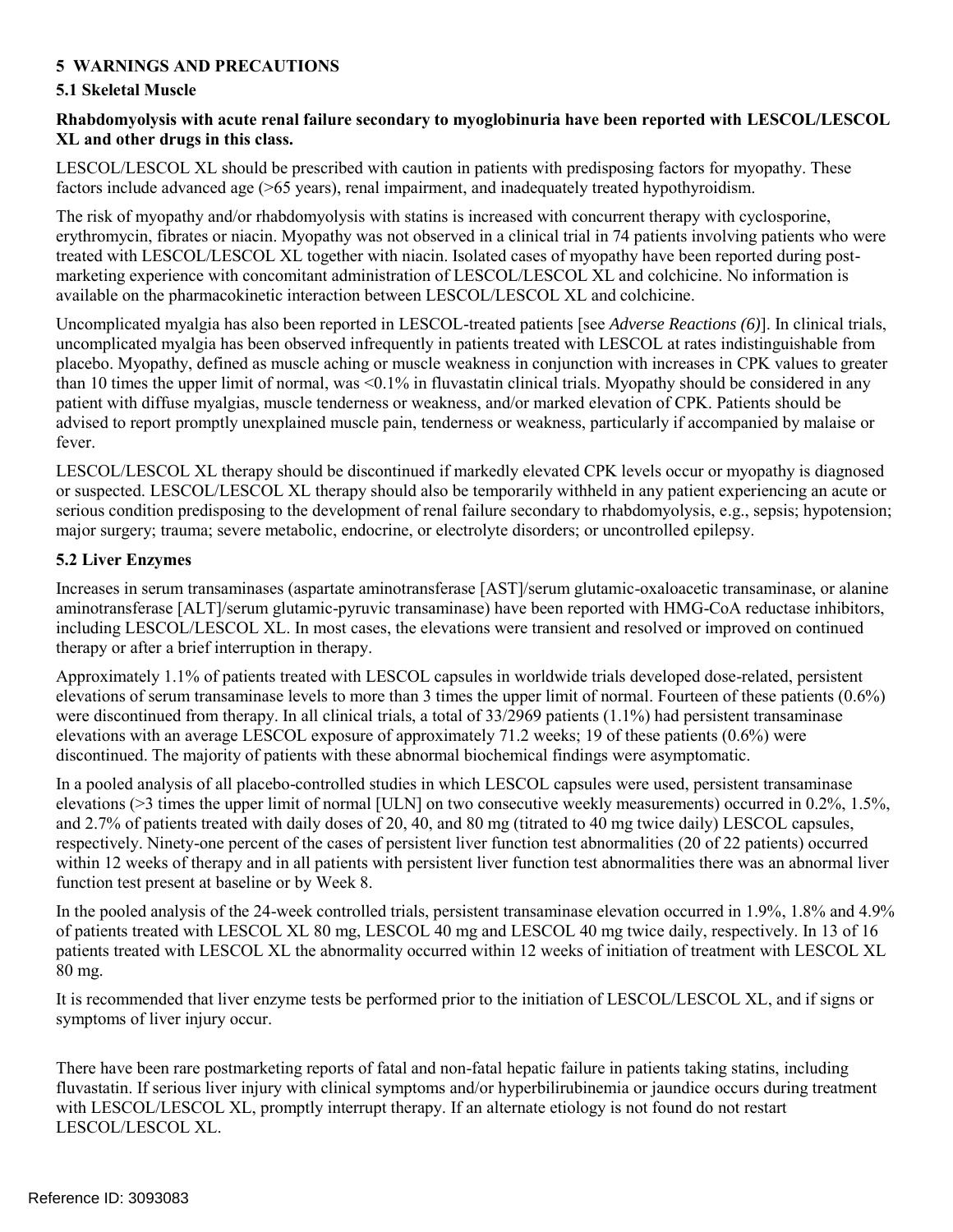[see *Contraindications (4)* and *Warnings and Precautions (5.2)*]. Caution should be exercised when LESCOL is In very rare cases, possibly drug-related hepatitis was observed that resolved upon discontinuation of treatment.<sup>1</sup> Active liver disease or unexplained serum transaminase elevations are contraindications to the use of LESCOL and LESCOL XL administered to patients with a history of liver disease or heavy alcohol ingestion [see *Clinical Pharmacology (12.4)*]. Such patients should be closely monitored.

# **5.3 Endocrine Effects**

Increases in HbA1c and fasting serum glucose levels have been reported with HMG-CoA reductase inhibitors, including LESCOL/LESCOL XL.

Statins interfere with cholesterol synthesis and lower circulating cholesterol levels and, as such, might theoretically blunt adrenal or gonadal steroid hormone production.

 female sex hormones may be made. LESCOL/LESCOL XL exhibited no effect upon non-stimulated cortisol levels and demonstrated no effect upon thyroid metabolism as assessed by measurement of thyroid stimulating hormone (TSH). Small declines in total serum testosterone have been noted in treated groups, but no commensurate elevation in LH occurred, suggesting that the observation was not due to a direct effect upon testosterone production. No effect upon FSH in males was noted. Due to the limited number of premenopausal females studied to date, no conclusions regarding the effect of LESCOL/LESCOL XL upon

 of LESCOL at doses up to 80 mg daily for 28 weeks upon the gonadal response to HCG stimulation. Although the mean total testosterone response was significantly reduced (p<0.05) relative to baseline in the 80 mg group, it was not significant in comparison to the changes noted in groups receiving either 40 mg of LESCOL or placebo. Two clinical studies in patients receiving fluvastatin at doses up to 80 mg daily for periods of 24 to 28 weeks demonstrated no effect of treatment upon the adrenal response to ACTH stimulation. A clinical study evaluated the effect

 Patients treated with LESCOL/LESCOL XL who develop clinical evidence of endocrine dysfunction should be evaluated patients receiving other drugs (e.g. ketoconazole, spironolactone, cimetidine) that may decrease the levels of endogenous appropriately. Caution should be exercised if a statin or other agent used to lower cholesterol levels is administered to steroid hormones.

### **5.4 CNS Toxicity**

 6-month hamster study at 40 mg/kg/day, and in acute, high-dose studies in rats and hamsters (50 mg/kg), rabbits characterized by periaxonal vacuolation, was observed in the medulla of dogs that died after treatment for 5 weeks with observed after chronic treatment for up to 2 years with fluvastatin in the mouse (at doses up to 350 mg/kg/day), rat (up to CNS effects, as evidenced by decreased activity, ataxia, loss of righting reflex, and ptosis were seen in the following animal studies: the 18-month mouse carcinogenicity study at 50 mg/kg/day, the 6-month dog study at 36 mg/kg/day, the (300 mg/kg) and mice (1500 mg/kg). CNS toxicity in the acute high-dose studies was characterized (in mice) by conspicuous vacuolation in the ventral white columns of the spinal cord at a dose of 5000 mg/kg and (in rats) by edema with separation of myelinated fibers of the ventral spinal tracts and sciatic nerve at a dose of 1500 mg/kg. CNS toxicity, 48 mg/kg/day; this finding was not observed in the remaining dogs when the dose level was lowered to 36 mg/kg/day. CNS vascular lesions, characterized by perivascular hemorrhages, edema, and mononuclear cell infiltration of perivascular spaces, have been observed in dogs treated with other members of this drug class. No CNS lesions have been  $24 \text{ mg/kg/day}$ , or dog (up to 16 mg/kg/day).

Prominent bilateral posterior Y suture lines in the ocular lens were seen in dogs after treatment with 1, 8, and 16 mg/kg/day for 2 years.

# **6 ADVERSE REACTIONS**

The following serious adverse reactions are discussed in greater detail in other sections of the label:

- Rhabdomyolysis with myoglobinuria and acute renal failure and myopathy (including myositis) [see *Warnings and Precautions (5.1)]*.
- Liver Enzyme Abnormalities [see *Warnings and Precautions (5.2)*].

### **6.1 Clinical Studies Experience in Adult Patients**

 frequency of adverse reactions observed in the clinical studies of LESCOL/LESCOL XL cannot be directly compared Because clinical studies on LESCOL/LESCOL XL are conducted in varying study populations and study designs, the with that in the clinical studies of other statins and may not reflect the frequency of adverse reactions observed in clinical practice.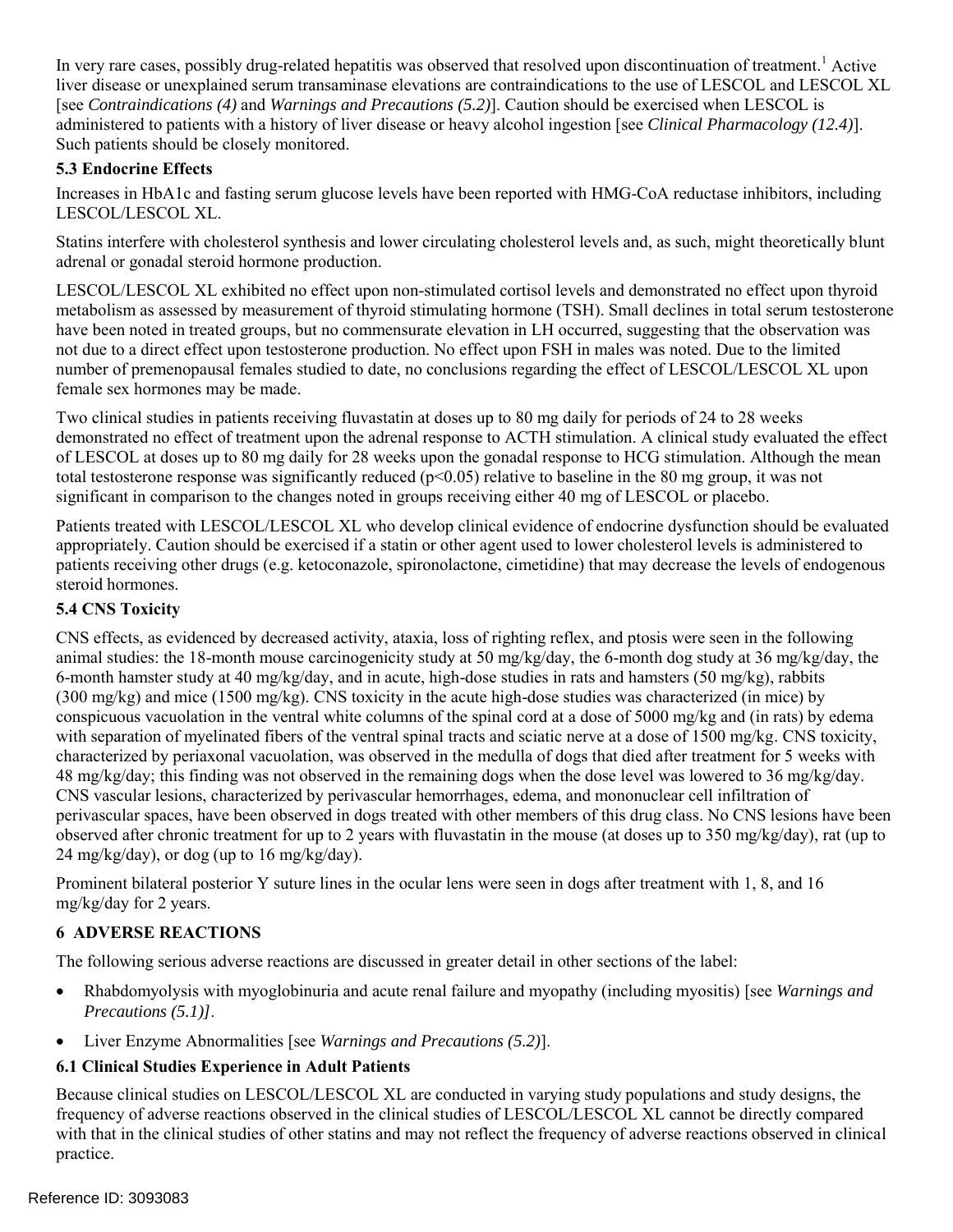transaminase increased (0.8%), upper abdominal pain (0.3%), dyspepsia (0.3%), fatigue (0.2%) and diarrhea (0.2%). In the LESCOL placebo-controlled clinical trials database of 2326 patients treated with LESCOL<sup>1</sup> (age range 18-75 years, 44% women, 94% Caucasians, 4% Blacks, 2% other ethnicities) with a median treatment duration of 24 weeks, 3.4% of patients on LESCOL and 2.3% patients on placebo discontinued due to adverse reactions regardless of causality. The most common adverse reactions that led to treatment discontinuation and occurred at an incidence greater than placebo were:

In the LESCOL XL database of controlled clinical trials of 912 patients treated with LESCOL XL (age range 21-87 years, 52% women, 91% Caucasians, 4% Blacks, 5% other ethnicities) with a median treatment duration of 24 weeks, 3.9% of patients on LESCOL XL discontinued due to adverse reactions regardless of causality. The most common adverse reactions that led to treatment discontinuation were abdominal pain  $(0.7%)$ , diarrhea  $(0.5%)$ , nausea  $(0.4%)$ , dyspepsia  $(0.4\%)$  and chest pain  $(0.3\%)$ .

 Clinically relevant adverse experiences occurring in the LESCOL and LESCOL XL controlled studies with a frequency  $\geq$ 2%, regardless of causality, included the following:

 **Table 1 Clinical adverse events reported in >2% in patients treated with LESCOL/LESCOL XL and at an incidence greater than placebo in placebo-controlled trials regardless of causality (% of patients) Pooled Dosages** 

|                  |                                                                                                       | LESCOL <sup>1</sup> | Placebo <sup>1</sup> | LESCOL XL <sup>2</sup> |
|------------------|-------------------------------------------------------------------------------------------------------|---------------------|----------------------|------------------------|
|                  |                                                                                                       | $N = 2326$          | $N = 960$            | $N = 912$              |
|                  |                                                                                                       | $(\% )$             | $(\% )$              | $(\% )$                |
| Musculoskeletal  | Myalgia                                                                                               | 5.0                 | 4.5                  | 3.8                    |
|                  | Arthritis                                                                                             | 2.1                 | 2.0                  | 1.3                    |
|                  | Arthropathy                                                                                           | <b>NA</b>           | <b>NA</b>            | 3.2                    |
| Respiratory      | <b>Sinusitis</b>                                                                                      | 2.6                 | 1.9                  | 3.5                    |
|                  | <b>Bronchitis</b>                                                                                     | 1.8                 | 1.0                  | 2.6                    |
| Gastrointestinal | Dyspepsia                                                                                             | 7.9                 | 3.2                  | 3.5                    |
|                  | Diarrhea                                                                                              | 4.9                 | 4.2                  | 3.3                    |
|                  | Abdominal pain                                                                                        | 4.9                 | 3.8                  | 3.7                    |
|                  | Nausea                                                                                                | 3.2                 | 2.0                  | 2.5                    |
|                  | Flatulence                                                                                            | 2.6                 | 2.5                  | 1.4                    |
|                  | Tooth disorder                                                                                        | 2.1                 | 1.7                  | 1.4                    |
| Psychiatric      | Insomnia                                                                                              | 2.7                 | 1.4                  | 0.8                    |
| Genitourinary    | Urinary tract infection                                                                               | 1.6                 | 1.1                  | 2.7                    |
| Miscellaneous    | Headache                                                                                              | 8.9                 | 7.8                  | 4.7                    |
|                  | Influenza-like symptoms                                                                               | 5.1                 | 5.7                  | 7.1                    |
|                  | <b>Accidental Trauma</b>                                                                              | 5.1                 | 4.8                  | 4.2                    |
|                  | Fatigue                                                                                               | 2.7                 | 2.3                  | 1.6                    |
|                  | Allergy                                                                                               | 2.3                 | 2.2                  | 1.0                    |
|                  | Controlled trials with LESCOL Capsules (20 and 40 mg daily and 40 mg twice daily) compared to placebo |                     |                      |                        |

<sup>2</sup> Controlled trials with LESCOL XL 80 mg Tablets as compared to LESCOL Capsules

### *LESCOL Intervention Prevention Study*

In the LESCOL Intervention Prevention Study (LIPS), the effect of LESCOL 40 mg, administered twice daily on the risk of recurrent cardiac events was assessed in 1677 patients with CHD who had undergone a percutaneous coronary intervention (PCI) procedure. This was a multicenter, randomized, double-blind, placebo-controlled study, patients were treated with dietary/lifestyle counseling and either LESCOL 40 mg (n=844) or placebo (n=833) given twice daily for a median of 3.9 years [see *Clinical Studies (14.3)*].

#### **Table 2 Clinical adverse events reported in ≥ 2% in patients treated with LESCOL/LESCOL XL and at an incidence greater than placebo in the LIPS Trial regardless of causality (% of patients)**

| <b>LESCOL</b><br>$40$ mg b.i.d. | Placebo   |
|---------------------------------|-----------|
| $N = 822$                       | $N = 818$ |
| $(\%)$                          | (%)       |
|                                 |           |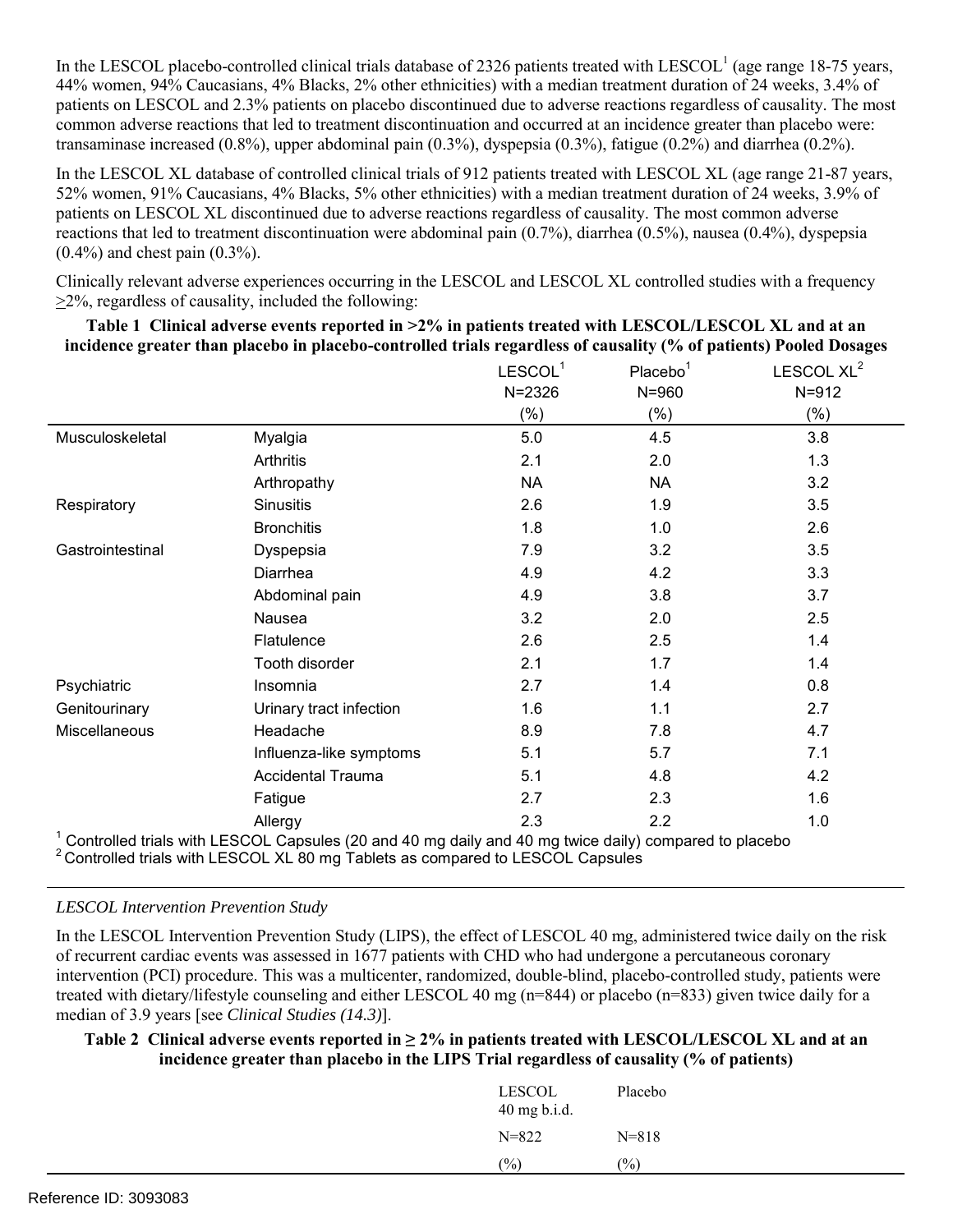|                             |                           | <b>LESCOL</b><br>40 mg b.i.d. | Placebo   |
|-----------------------------|---------------------------|-------------------------------|-----------|
|                             |                           | $N = 822$                     | $N = 818$ |
|                             |                           | $(\%)$                        | $(\%)$    |
| Cardiac disorders           | Atrial fibrillation       | 2.4                           | 2.0       |
| Gastrointestinal disorders  | Abdominal pain upper      | 6.3                           | 4.5       |
|                             | Constipation              | 3.3                           | 2.1       |
|                             | Dyspepsia                 | 4.5                           | 4.0       |
|                             | Gastric disorder          | 2.7                           | 2.1       |
|                             | Nausea                    | 2.7                           | 2.3       |
| General disorders           | Fatigue                   | 4.7                           | 3.8       |
|                             | Edema peripheral          | 4.4                           | 2.9       |
| Infections and infestations | <b>Bronchitis</b>         | 2.3                           | 2.0       |
|                             | Nasopharyngitis           | 2.8                           | 2.1       |
| Musculoskeletal and         | Arthralgia                | 2.1                           | 1.8       |
| connective tissue disorders | Myalgia                   | 2.2                           | 1.6       |
|                             | Pain in extremity         | 4.1                           | 2.7       |
| Nervous system disorders    | <b>Dizziness</b>          | 3.9                           | 3.5       |
|                             | Syncope                   | 2.4                           | 2.2       |
| Respiratory disorders       | Dyspnea exertional        | 2.8                           | 2.4       |
|                             |                           |                               |           |
| Vascular disorders          | Hypertension              | 5.8                           | 4.2       |
|                             | Intermittent claudication | 2.3                           | 2.1       |

# **6.2 Clinical Studies Experience in Pediatric Patients**

In patients aged <18 years, efficacy and safety have not been studied for treatment periods longer than two years.

 administered as LESCOL capsules 20 mg -40 mg twice daily, or LESCOL XL 80 mg extended-release tablet [see *Clinical Studies (14.2*) and *Use In Specific Populations (8.4)*]. In two open-label, uncontrolled studies, 66 boys and 48 girls with heterozygous familial hypercholesterolemia ( 9-16 years of age, 80% Caucasian, 19% Other [ mixed ethnicity], 1% Asians) were treated with fluvastatin sodium

#### **6.3 Postmarketing Experience**

Because adverse reactions from spontaneous reports are reported voluntarily from a population of uncertain size, it is generally not possible to reliably estimate their frequency or establish a causal relationship to drug exposure. The following effects have been reported with drugs in this class. Not all the effects listed below have necessarily been associated with fluvastatin sodium therapy.

*Musculoskeletal:* muscle cramps, myalgia, myopathy, rhabdomyolysis, arthralgias, muscle spasms, muscle weakness, myositis.

*Neurological:* dysfunction of certain cranial nerves (including alteration of taste, impairment of extra-ocular movement, facial paresis), tremor, dizziness, vertigo, paresthesia, hypoesthesia, dysesthesia, peripheral neuropathy, peripheral nerve palsy.

There have been rare postmarketing reports of cognitive impairment (e.g., memory loss, forgetfulness, amnesia, memory impairment, confusion) associated with statin use. These cognitive issues have been reported for all statins. The reports are generally nonserious, and reversible upon statin discontinuation, with variable times to symptom onset (1 day to years) and symptom resolution (median of 3 weeks).

*Psychiatric:* anxiety, insomnia, depression, psychic disturbances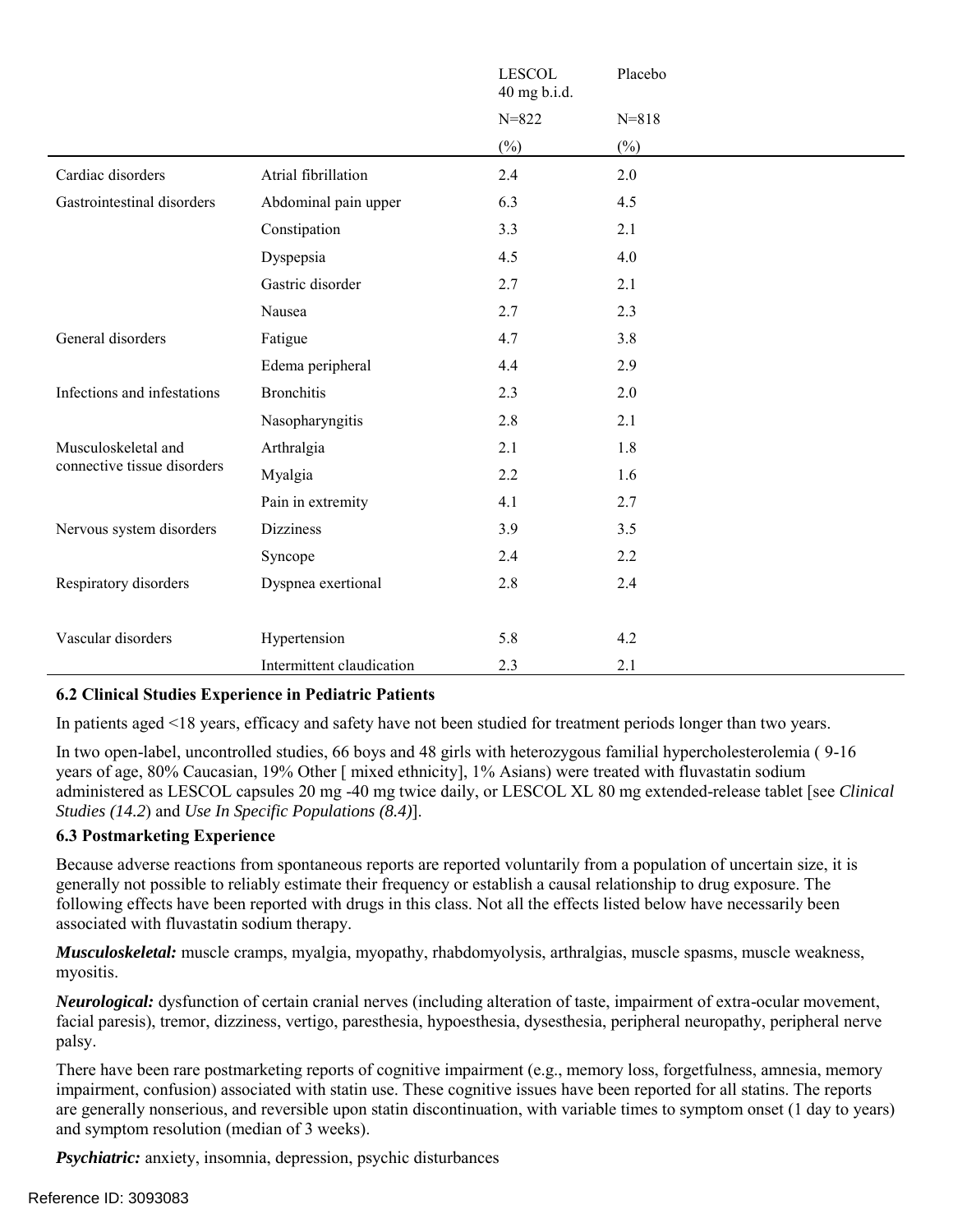*Hypersensitivity Reactions:* An apparent hypersensitivity syndrome has been reported rarely which has included one or more of the following features: anaphylaxis, angioedema, lupus erythematosus-like syndrome, polymyalgia rheumatica, vasculitis, purpura, thrombocytopenia, leukopenia, hemolytic anemia, positive ANA, ESR (erythrocyte sedimentation rate) increase, eosinophilia, arthritis, arthralgia, urticaria, asthenia, photosensitivity reaction, fever, chills, flushing, malaise, dyspnea, toxic epidermal necrolysis, erythema multiforme, including Stevens-Johnson syndrome.

*Gastrointestinal:* pancreatitis, hepatitis, including chronic active hepatitis, cholestatic jaundice, fatty change in liver, cirrhosis, fulminant hepatic necrosis, hepatoma, anorexia, vomiting, fatal and non-fatal hepatic failure.

*Skin:* rash, dermatitis, including bullous dermatitis, eczema, alopecia, pruritus, a variety of skin changes (e.g. nodules, discoloration, dryness of skin/mucous membranes, changes to hair/nails).

*Reproductive:* gynecomastia, loss of libido, erectile dysfunction.

*Eye:* progression of cataracts (lens opacities), ophthalmoplegia.

*Laboratory abnormalities:* elevated transaminases, alkaline phosphatase, gamma-glutamyl transpeptidase and bilirubin; thyroid function abnormalities.

# **7 DRUG INTERACTIONS**

#### **7.1 Cyclosporine**

 Cyclosporine coadministration increases fluvastatin exposure. Therefore, in patients taking cyclosporine, therapy should be limited to LESCOL 20 mg twice daily [see *Warnings and Precautions (5.1)* and *Clinical Pharmacology (12.3)*].

#### **7.2 Fluconazole**

Administration of fluvastatin 40 mg single dose to healthy volunteers pre-treated with fluconazole for 4 days results in an increase of fluvastatin exposure. Therefore, in patients taking fluconazole, therapy should be limited to LESCOL 20 mg twice daily [see *Clinical Pharmacology (12.3)*].

#### **7.3 Gemfibrozil**

Due to an increased risk of myopathy/rhabdomyolysis when HMG-CoA reductase inhibitors are coadministered with gemfibrozil, concomitant administration of LESCOL/LESCOL XL with gemfibrozil should be avoided.

### **7.4 Other Fibrates**

 concurrent administration of other fibrates, LESCOL/LESCOL XL should be administered with caution when used  concomitantly with other fibrates [see *Warnings and Precautions (5.1)* and *Clinical Pharmacology (12.3)*]. Because it is known that the risk of myopathy during treatment with HMG-CoA reductase inhibitors is increased with

#### **7.5 Niacin**

The risk of skeletal muscle effects may be enhanced when LESCOL is used in combination with lipid-modifying doses (≥1 g/day) of niacin; a reduction in LESCOL dosage should be considered in this setting [see *Warnings and Precautions (5.1)*].

# **7.6 Glyburide**

 Concomitant administration of fluvastatin and glyburide increased glyburide exposures. Patients on concomitant therapy of glyburide and fluvastatin should continue to be monitored appropriately [see *Clinical Pharmacology (12.3)*].

### **7.7 Phenytoin**

 monitored appropriately when fluvastatin therapy is initiated or when fluvastatin dose is changed [see *Clinical*  Concomitant administration of fluvastatin and phenytoin increased phenytoin exposures. Patients should continue to be *Pharmacology (12.3)*].

### **7.8 Warfarin**

Bleeding and/or increased prothrombin times have been reported in patients taking coumarin anticoagulants concomitantly with other HMG-CoA reductase inhibitors. Therefore, patients receiving warfarin-type anticoagulants should have their prothrombin times closely monitored when fluvastatin sodium is initiated or the dosage of fluvastatin sodium is changed.

#### **7.9 Colchicine**

Cases of myopathy, including rhabdomyolysis, have been reported with fluvastatin coadministered with colchicine, and caution should be exercised when prescribing fluvastatin with colchicine.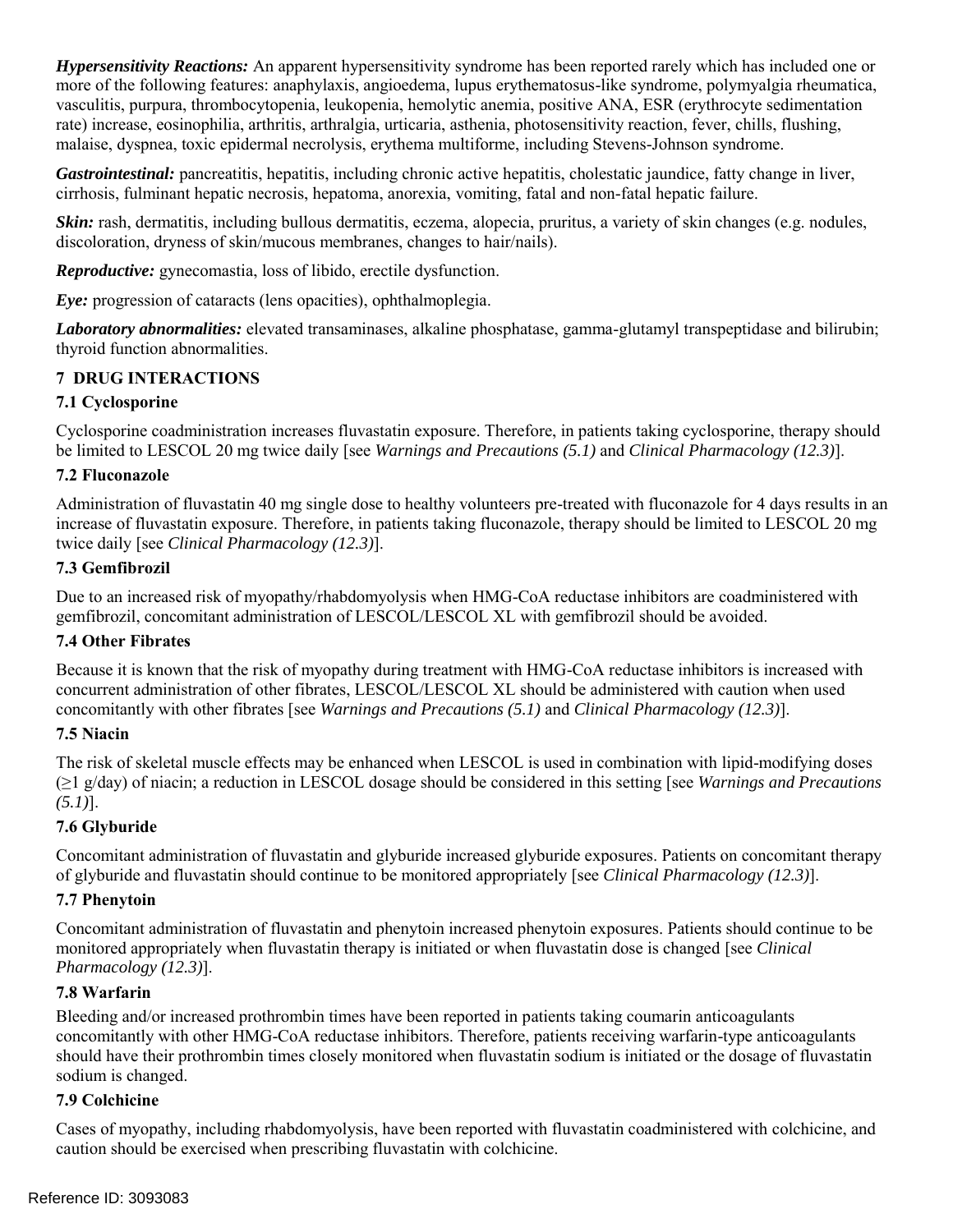# **8 USE IN SPECIFIC POPULATIONS**

## **8.1 Pregnancy**

# **Pregnancy Category X**

LESCOL/LESCOL XL is contraindicated in women who are or may become pregnant [see *Contraindications (4)*].

Lipid lowering drugs are contraindicated during pregnancy, because cholesterol and cholesterol derivatives are needed for normal fetal development. Serum cholesterol and triglycerides increase during normal pregnancy. Atherosclerosis is a chronic process, and discontinuation of lipid-lowering drugs during pregnancy should have little impact on long-term outcomes of primary hypercholesterolemia therapy

congenital anomalies have been received following intrauterine exposure to other statins. In a review<sup>2</sup> of about  $100$  prospectively followed pregnancies, drug treatment was initiated prior to pregnancy and was discontinued at some point in There are no adequate and well-controlled studies of use with LESCOL/LESCOL XL during pregnancy. Rare reports of prospectively followed pregnancies in women exposed to other statins, the incidences of congenital anomalies, spontaneous abortions, and fetal deaths/stillbirths did not exceed the rate expected in the general population. The number of cases is adequate only to exclude a 3- to 4-fold increase in congenital anomalies over background incidence. In 89% of the first trimester when pregnancy was identified.

 Teratology studies with fluvastatin in rats and rabbits showed maternal toxicity at high dose levels, but there was no evidence of embryotoxic or teratogenic potential [see *Non-Clinical Toxicology (13)*].

 LESCOL or LESCOL XL should be administered to women of child-bearing potential only when such patients are highly unlikely to conceive and have been informed of the potential hazards. If a woman becomes pregnant while taking LESCOL or LESCOL XL, the drug should be discontinued and the patient advised again as to the potential hazards to the fetus.

### **8.3 Nursing Mothers**

 Based on animal data, fluvastatin is present in breast milk in a 2:1 ratio (milk:plasma). Because of the potential for serious adverse reactions in nursing infants, nursing women should not take LESCOL or LESCOL XL [see *Contraindications (4)*].

### **8.4 Pediatric Use**

 in girls [see *Clinical Studies (14.2), Adverse Reactions (6.3)* and *Dosage And Administration (2.2)*]. Adolescent females  should be counseled on appropriate contraceptive methods while on LESCOL therapy [see *Contraindications (4)*]. The safety and efficacy of LESCOL and LESCOL XL in children and adolescent patients 9-16 years of age with heterozygous familial hypercholesterolemia have been evaluated in open-label, uncontrolled clinical trials for a duration of two years. The most common adverse events observed were influenza and infections. In these limited uncontrolled studies, there was no detectable effect on growth or sexual maturation in the adolescent boys or on menstrual cycle length

### **8.5 Geriatric Use**

Fluvastatin exposures were not significantly different between the nonelderly and elderly populations (age  $\geq 65$  years) [see *Clinical Pharmacology (12.3)*]. Since advanced age ( $\geq$  65 years) is a predisposing factor for myopathy, LESCOL/LESCOL XL should be prescribed with caution in the elderly.

### **8.6 Hepatic Impairment**

 LESCOL and LESCOL XL are contraindicated in patients with active liver disease or unexplained, persistent elevations in serum transaminases [see *Clinical Pharmacology (12.3)*].

### **8.7 Renal Impairment**

Dose adjustments for mild to moderate renal impairment are not necessary. Fluvastatin has not been studied at doses greater than 40 mg in patients with severe renal impairment; therefore caution should be exercised when treating such patients at higher doses [see *Clinical Pharmacology(12.3)*].

# **10 OVERDOSAGE**

 fluvastatin sodium and of its metabolites in humans is not known at present [see *Warnings and Precautions (5)*]. To date, there has been limited experience with overdosage of fluvastatin. If an overdose occurs, it should be treated symptomatically with laboratory monitoring and supportive measures should be instituted as required. The dialyzability of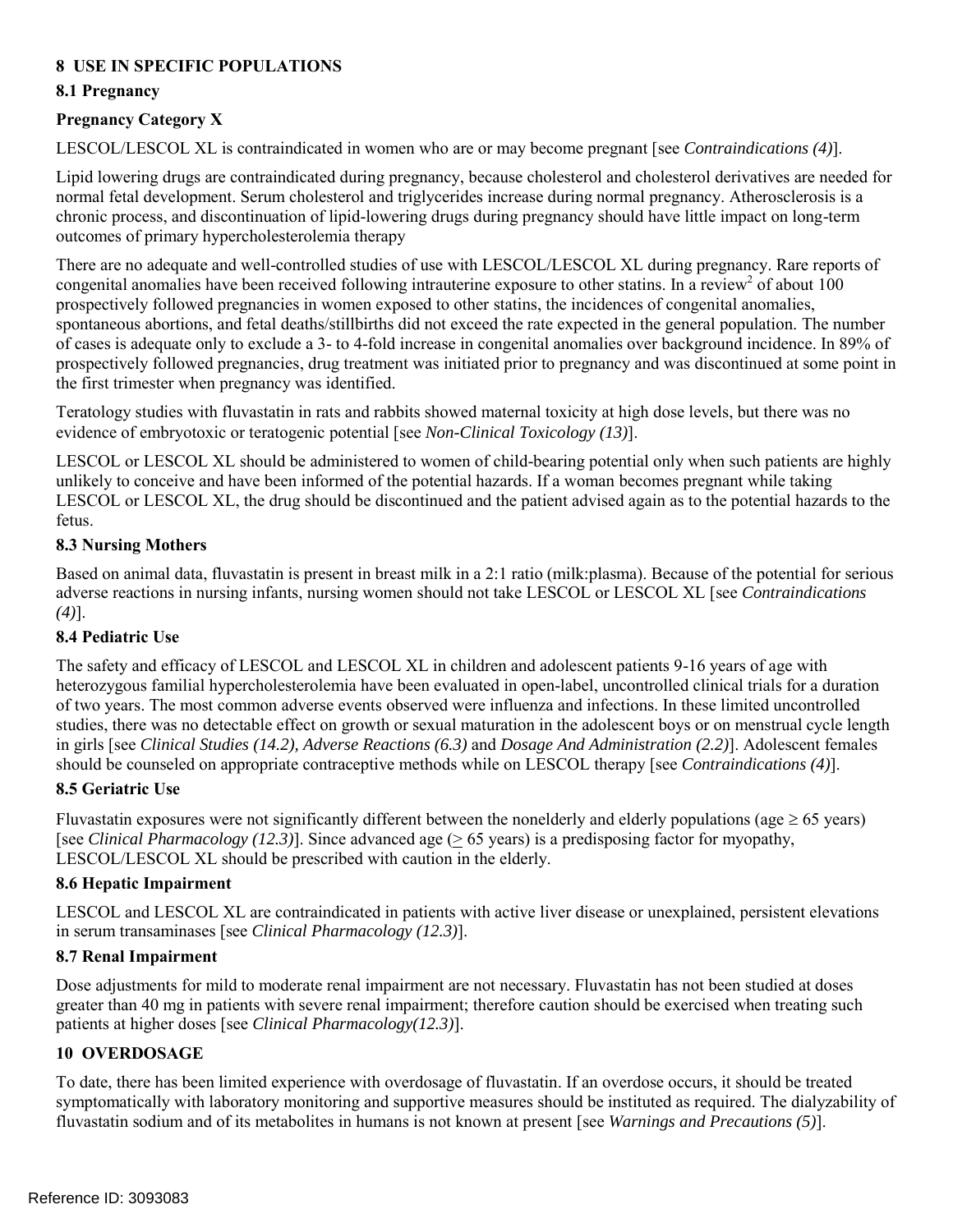In the pediatric population, there have been reports of overdosage with fluvastatin sodium in children including a 2 yearold and the other 3 years of age, either of whom may have possibly ingested fluvastatin sodium. The maximum amount of fluvastatin sodium that could have been ingested was 80 mg (4 x 20 mg capsules). Vomiting was induced by ipecac in both children and no capsules were noted in their emesis. Neither child experienced any adverse symptoms and both recovered from the incident without problems.

 case of intentional overdose as suicide attempt in a 15 year-old female reported ingestion of 2,800 mg LESCOL XL with In the postmarketing experience there have been reports of accidental ingestion of LESCOL tablets in infants up to 3 years of age. In one case, increased serum CPK values were noted. There have been reports of intentional overdose in adolescents with the development of hepatic enzyme elevations, convulsions and gastroenteritis/vomiting/diarrhea. One hepatic enzyme elevation.

# **11 DESCRIPTION**

LESCOL is a water-soluble cholesterol lowering agent which acts through the inhibition of 3-hydroxy-3-methylglutarylcoenzyme A (HMG-CoA) reductase.

 and its structural formula is: Fluvastatin sodium is [*R*\*,*S*\*-(*E*)]-(±)-7-[3-(4-fluorophenyl)-1-(1-methylethyl)-1*H*-indol-2-yl]-3,5-dihydroxy-6-heptenoic acid, monosodium salt. The empirical formula of fluvastatin sodium is  $C_{24}H_{25}FNO_4 \cdot Na$ , its molecular weight is 433.46



C<sub>24</sub>H<sub>25</sub>FNO<sub>4</sub> · Na Mol. wt. 433.46

 This molecular entity is the first entirely synthetic HMG-CoA reductase inhibitor, and is in part structurally distinct from the fungal derivatives of this therapeutic class.

Fluvastatin sodium is a white to pale yellow, hygroscopic powder soluble in water, ethanol and methanol. LESCOL is supplied as capsules containing fluvastatin sodium, equivalent to 20 mg or 40 mg of fluvastatin, for oral administration. LESCOL XL is supplied as extended-release tablets containing fluvastatin sodium, equivalent to 80 mg of fluvastatin, for oral administration.

### *Active Ingredient:* fluvastatin sodium

*Inactive Ingredients in capsules:* calcium carbonate, gelatin, magnesium stearate, microcrystalline cellulose, pregelatinized starch (corn), red iron oxide, sodium bicarbonate, talc, titanium dioxide, yellow iron oxide, and other ingredients.

*Capsules may also include:* benzyl alcohol, black iron oxide, butylparaben, carboxymethylcellulose sodium, edetate calcium disodium, methylparaben, propylparaben, silicon dioxide, sodium lauryl sulfate, and sodium propionate.

*Inactive Ingredients in extended-release tablets:* microcrystalline cellulose, hydroxypropyl cellulose, hydroxypropyl methyl cellulose, potassium bicarbonate, povidone, magnesium stearate, yellow iron oxide, titanium dioxide and polyethylene glycol 8000.

## **12 CLINICAL PHARMACOLOGY**

### **12.1 Mechanism of Action**

 LESCOL is a competitive inhibitor of HMG-CoA reductase, the rate limiting enzyme that converts 3-hydroxy-3- thereby increases the uptake of LDL particles. The end result of these biochemical processes is a reduction of the plasma methylglutaryl-coenzyme A (HMG-CoA) to mevalonate, a precursor of sterols, including cholesterol. The inhibition of cholesterol biosynthesis reduces the cholesterol in hepatic cells, which stimulates the synthesis of LDL receptors and cholesterol concentration.

### **12.3 Pharmacokinetics**

### **Absorption:**

 bioavailability is 24% (range 9%-50%) after administration of a 10 mg dose. Following oral administration of the capsule, fluvastatin reaches peak concentrations in less than 1 hour. The absolute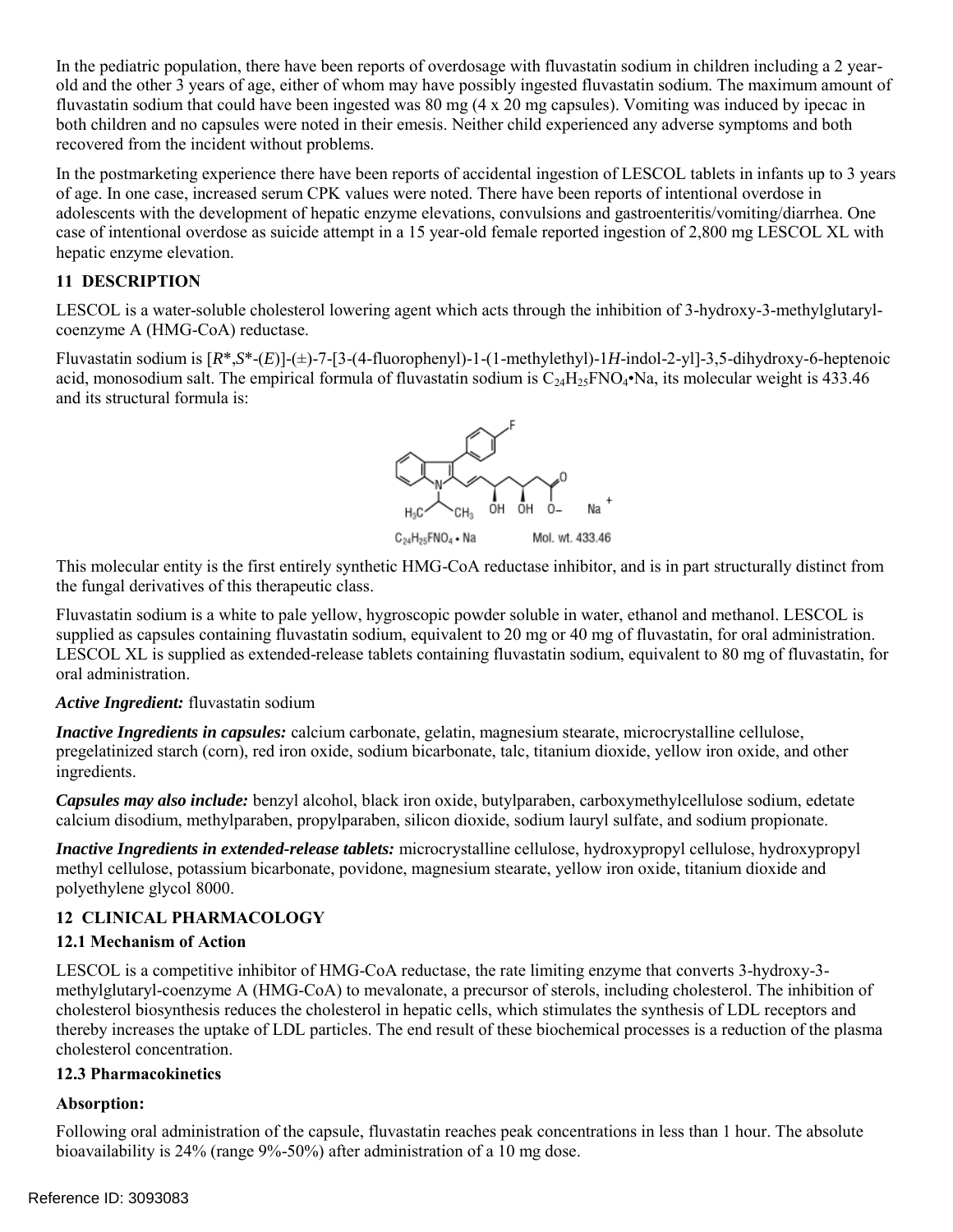At steady state, administration of fluvastatin with the evening meal results in a 50% decrease in  $C_{\text{max}}$ , a 11% decrease in AUC, and a more than two-fold increase in  $t_{max}$  as compared to administration 4 hours after the evening meal. No significant differences in the lipid-lowering effects were observed between the two administrations. After single or multiple doses above 20 mg, fluvastatin exhibits saturable first-pass metabolism resulting in more than dose proportional plasma fluvastatin concentrations.

 Fluvastatin administered as LESCOL XL 80 mg tablets reaches peak concentration in approximately 3 hours under fasting conditions, after a low-fat meal, or 2.5 hours after a low-fat meal. The mean relative bioavailability of the XL tablet is less than the peak concentration following a single dose or twice daily dose of the 40 mg LESCOL capsule. approximately 29% (range: 9%-66%) compared to that of the LESCOL immediate-release capsule administered under fasting conditions. Administration of a high-fat meal delayed the absorption  $(T<sub>max</sub>)$ : 6h) and increased the bioavailability of the XL tablet by approximately 50%. However, the maximum concentration of LESCOL XL seen after a high-fat meal is

#### **Distribution:**

Fluvastatin is 98% bound to plasma proteins. The mean volume of distribution  $(VD_{ss})$  is estimated at 0.35 L/kg. At therapeutic concentrations, the protein binding of fluvastatin is not affected by warfarin, salicylic acid and glyburide.

### **Metabolism:**

Fluvastatin is metabolized in the liver, primarily via hydroxylation of the indole ring at the 5- and 6-positions. Ndealkylation and beta-oxidation of the side-chain also occurs. The hydroxy metabolites have some pharmacologic activity, but do not circulate in the blood. Fluvastatin has two enantiomers. Both enantiomers of fluvastatin are metabolized in a similar manner.

In vitro data indicate that fluvastatin metabolism involves multiple Cytochrome P450 (CYP) isozymes. CYP2C9 isoenzyme is primarily involved in the metabolism of fluvastatin (approximately 75%), while CYP2C8 and CYP3A4 isoenzymes are involved to a much less extent, i.e. approximately 5% and approximately 20%, respectively.

### **Excretion:**

 present as unchanged drug. Approximately 5% of a radiolabeled oral dose were recovered in urine. The elimination halflife  $(t_{1/2})$  of fluvastatin is approximately 3 hours. Following oral administration, fluvastatin is primarily (about 90%) excreted in the feces as metabolites, with less than 2%

### **Specific Populations**

### **Renal Impairment:**

In patients with moderate to severe renal impairment (CL<sub>Cr</sub> 10-40 mL/min), AUC and C<sub>max</sub> increased approximately 1.2fold after administration of a single dose of 40 mg fluvastatin compared to healthy volunteers. In patients with end-stage renal disease on hemodialysis, the AUC increased by approximately 1.5-fold. LESCOL XL was not evaluated in patients with renal impairment. However, systemic exposures after administration of LESCOL XL are lower than after the 40 mg immediate release capsule.

### **Hepatic Impairment:**

In patients with hepatic impairment due to liver cirrhosis, fluvastatin AUC and  $C_{\text{max}}$  increased approximately 2.5- fold compared to healthy subjects after administration of a single 40 mg dose. The enantiomer ratios of the two isomers of fluvastatin in hepatic impairment patients were comparable to those observed in healthy subjects.

### **Geriatric:**

 years. Plasma levels of fluvastatin are not significantly different in patients age > 65 years compared to patients age 21 to 49

### **Gender:**

 fluvastatin exposures between males and females, except between younger females and younger males (both ages 21-49 years), where there was an approximate 30% increase in AUC in females. Adjusting for body weight decreases the magnitude of the differences seen. For LESCOL XL, the AUC increases 67% and 77% for women compared to men under fasted and high- fat meal fed conditions, respectively. In a study evaluating the effect of age and gender on fluvastatin pharmacokinetics, there was no significant differences in

### **Pediatric:**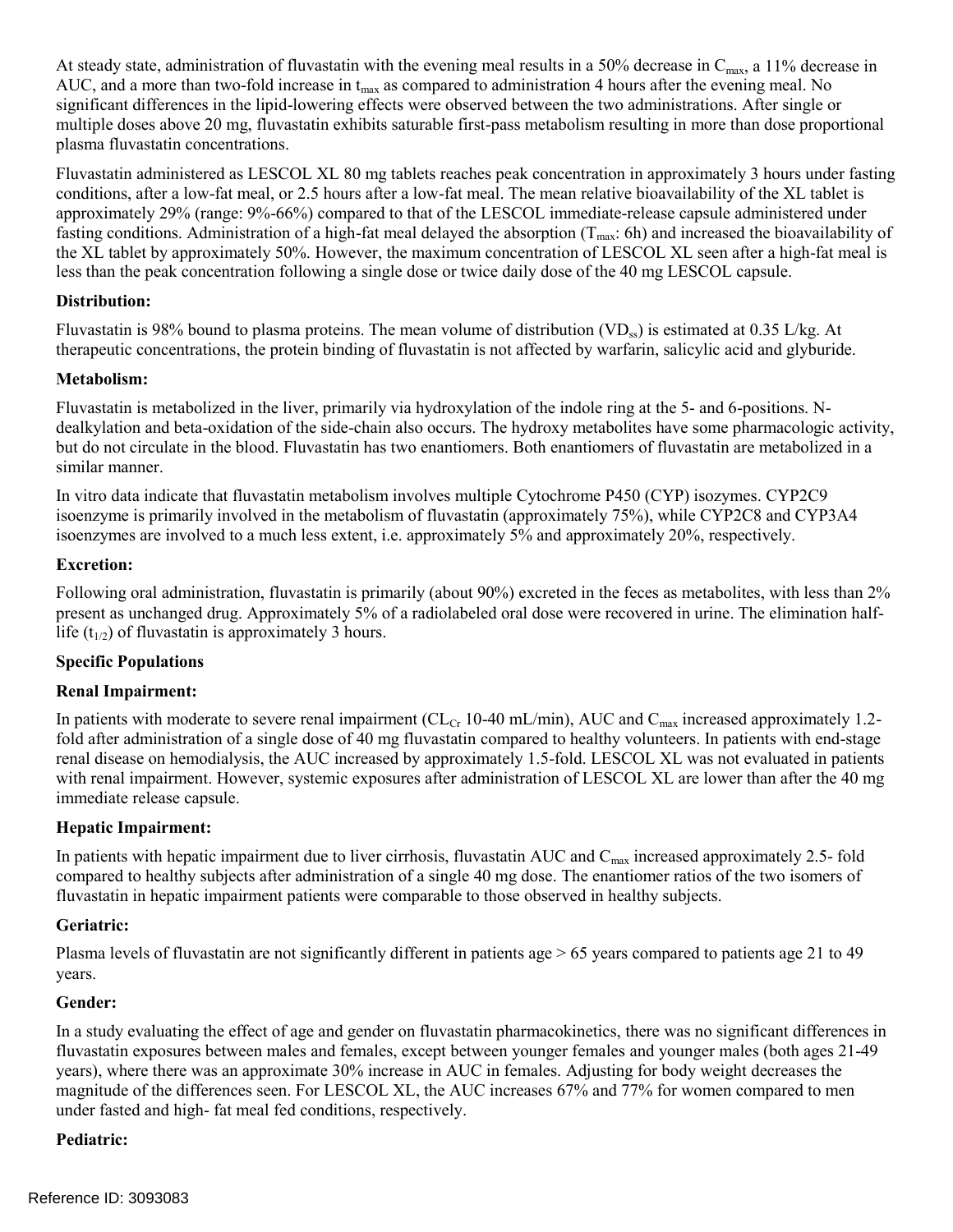Pharmacokinetic data in the pediatric population are not available.

#### **Drug-Drug Interactions:**

 coadministered with any of these drugs. Data from drug-drug interactions studies involving coadministration of gemfibrozil, niacin, itraconazole, erythromycin, tolbutamide or clopidogrel indicate that the PK disposition of fluvastatin is not significantly altered when fluvastatin is

The below listed drug interaction information is derived from studies using LESCOL. Similar studies have not been conducted using the LESCOL XL tablet.

| Co-administered drug and dosing<br>regimen                           | Fluvastatin                                                        |                  |                             |
|----------------------------------------------------------------------|--------------------------------------------------------------------|------------------|-----------------------------|
|                                                                      | Dose $(mg)^*$                                                      | Change in AUC**  | Change in Cmax <sup>*</sup> |
| Cyclosporine – stable dose $(b.i.d.)^{\dagger}$                      | 20 mg QD for 14 weeks                                              | ↑90%             | 130%                        |
| Fluconazole 400 mg QD day 1, 200 mg<br>b.i.d. day $2 - 4^{\dagger}$  | 40 mg QD                                                           | 184%             | $\uparrow$ 44%              |
| Cholestyramine 8 g QD                                                | 20 mg QD administered 4<br>hrs after a meal plus<br>cholestyramine | $\downarrow$ 51% | $\downarrow 83\%$           |
| Rifampicin 600 mg QD for 6 days                                      | 20 mg QD                                                           | $\downarrow$ 53% | $\downarrow$ 42%            |
| Cimetidine 400 mg b.i.d. for 5 days, QD<br>on Day 6                  | 20 mg QD                                                           | 130%             | $\uparrow$ 40%              |
| Ranitidine 150 mg b.i.d. for 5 days, QD<br>on Day 6                  | 20 mg QD                                                           | 10%              | 150%                        |
| Omeprazole 40 mg QD for 6 days                                       | 20 mg QD                                                           | 120%             | 137%                        |
| Phenytoin 300 mg QD                                                  | 40 mg b.i.d. for 5 days                                            | $\uparrow$ 40 %  | $\uparrow$ 27%              |
| Propranolol 40 mg b.i.d. for 3.5 days                                | 40 mg QD                                                           | $\downarrow$ 5%  | No change                   |
| Digoxin $0.1 - 0.5$ mg QD for 3 weeks                                | 40 mg QD                                                           | No change        | $11\%$                      |
| Diclofenac 25 mg QD                                                  | 40 mg QD for 8 days                                                | 150%             | 180%                        |
| Glyburide $5 - 20$ mg QD for 22 days                                 | 40 mg b.i.d for 14 days                                            | $\uparrow$ 51%   | $\uparrow$ 44%              |
| Warfarin 30 mg QD                                                    | 40 mg QD for 8 days                                                | 130%             | $\uparrow 67\%$             |
| Clopidogrel 300 mg loading dose on day<br>10, 75 mg QD on days 11-19 | 80 mg XL QD for 19 days                                            | $\downarrow$ 2%  | 127%                        |

### **Table 3 Effect of Co-administered Drugs on Fluvastatin Systemic Exposure**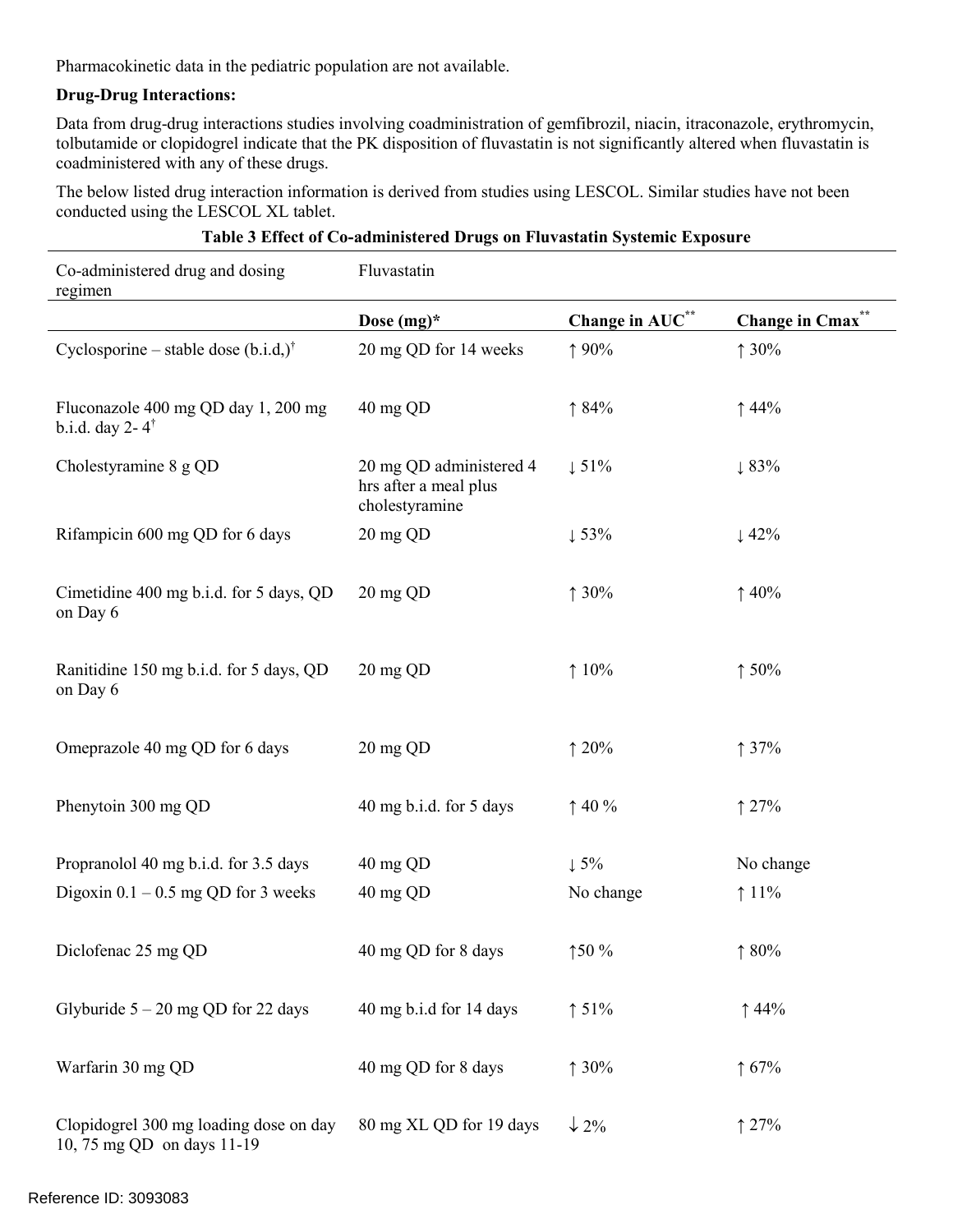\*Single dose unless otherwise noted

 \*\*Mean ratio (with/without coadministered drug and no change = 1-fold) or % change (with/without coadministered drug and no change = 0%); symbols of  $↑$  and  $↓$  indicate the exposure increase and decrease, respectively.

† Considered clinically significant [see *Dosage And Administration (2)* and *Drug Interactions (7)*]

Data from drug-drug interaction studies involving fluvastatin and coadministration of either gemfibrozil, tolbutamide or lorsartan indicate that the PK disposition of either gemfibrozil, tolbutamide or lorsartan is not significantly altered when coadministered with fluvastatin.

| Fluvastatin dosage regimen | Co-administered drug                              |                           |                             |  |  |  |
|----------------------------|---------------------------------------------------|---------------------------|-----------------------------|--|--|--|
|                            | Name and Dose (mg) <sup>*</sup>                   | Change in AUC**           | Change in Cmax <sup>*</sup> |  |  |  |
| 40 mg QD for 5 days        | Phenytoin 300 mg $QD^{\dagger}$                   | 120%                      | $\uparrow$ 5%               |  |  |  |
| 40 mg b.i.d. for 21 days   | Glyburide $5 - 20$ mg QD for<br>22 days $\dagger$ | 170%                      | 150%                        |  |  |  |
| 40 mg QD for 8 days        | Diclofenac 25 mg QD                               | 125%                      | 160%                        |  |  |  |
| 40 mg QD for 8 days        | Warfarin 30 mg QD                                 | S-warfarin: $\uparrow$ 7% | S-warfarin: $\uparrow$ 10%  |  |  |  |
|                            |                                                   | R-warfarin: no<br>change  | R-warfarin: $\uparrow$ 6%   |  |  |  |

|  | Table 4 Effect of Fluvastatin Co-Administration on Systemic Exposure of Other Drugs |  |  |  |
|--|-------------------------------------------------------------------------------------|--|--|--|
|  |                                                                                     |  |  |  |

\*Single dose unless otherwise noted

 \*\*Mean ratio (with/without coadministered drug and no change = 1-fold) or % change (with/without coadministered drug and no change = 0%); symbols of  $↑$  and  $↓$  indicate the exposure increase and decrease, respectively.

† Considered clinically significant [see *Dosage And Administration (2)* and *Drug Interactions (7)*]

### **13 NONCLINICAL TOXICOLOGY**

#### **13.1 Carcinogenesis, Mutagenesis, Impairment of Fertility**

 fluvastatin sodium rather than to a systemic effect of the drug. In addition, an increased incidence of thyroid follicular cell A 2-year study was performed in rats at dose levels of 6, 9, and 18-24 (escalated after 1 year) mg/kg/day. These treatment levels represented plasma drug levels of approximately 9, 13, and 26-35 times the mean human plasma drug concentration after a 40 mg oral dose. A low incidence of forestomach squamous papillomas and 1 carcinoma of the forestomach at the 24 mg/kg/day dose level was considered to reflect the prolonged hyperplasia induced by direct contact exposure to adenomas and carcinomas was recorded for males treated with 18-24 mg/kg/day. The increased incidence of thyroid follicular cell neoplasm in male rats with fluvastatin sodium appears to be consistent with findings from other HMG-CoA reductase inhibitors. In contrast to other HMG-CoA reductase inhibitors, no hepatic adenomas or carcinomas were observed.

The carcinogenicity study conducted in mice at dose levels of 0.3, 15 and 30 mg/kg/day revealed, as in rats, a statistically significant increase in forestomach squamous cell papillomas in males and females at 30 mg/kg/day and in females at 15  $mg/kg/day$ . These treatment levels represented plasma drug levels of approximately 0.05, 2, and 7 times the mean human plasma drug concentration after a 40 mg oral dose.

 studies: microbial mutagen tests using mutant strains of *Salmonella typhimurium* or *Escherichia coli*; malignant No evidence of mutagenicity was observed in vitro, with or without rat-liver metabolic activation, in the following transformation assay in BALB/3T3 cells; unscheduled DNA synthesis in rat primary hepatocytes; chromosomal aberrations in V79 Chinese Hamster cells; HGPRT V79 Chinese Hamster cells. In addition, there was no evidence of mutagenicity in vivo in either a rat or mouse micronucleus test.

In a study in rats at dose levels for females of 0.6, 2 and 6 mg/kg/day and at dose levels for males of 2, 10 and 20 mg/kg/day, fluvastatin sodium had no adverse effects on the fertility or reproductive performance.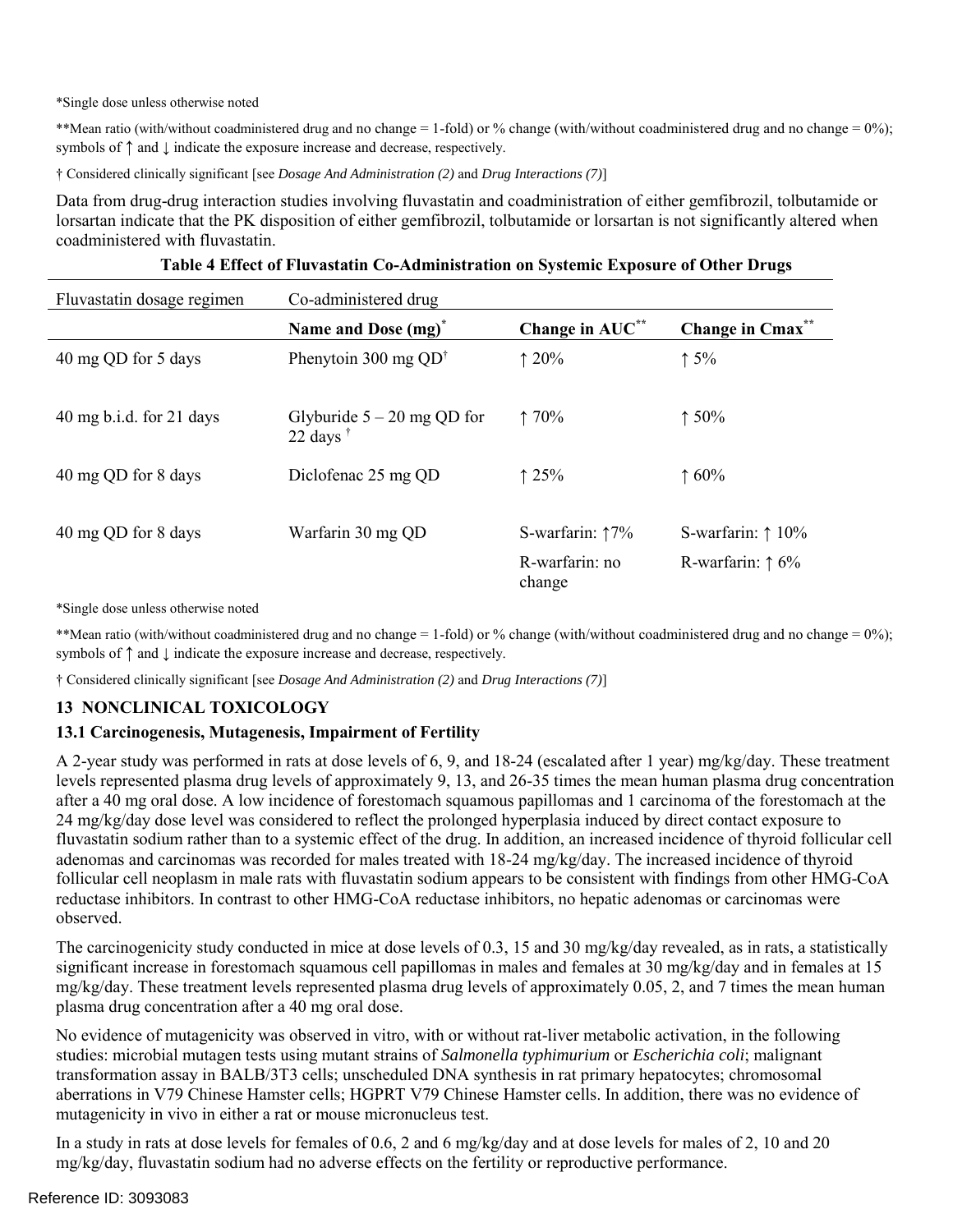Seminal vesicles and testes were small in hamsters treated for 3 months at 20 mg/kg/day (approximately three times the 40 mg human daily dose based on surface area, mg/m<sup>2</sup>). There was tubular degeneration and aspermatogenesis in testes as well as vesiculitis of seminal vesicles. Vesiculitis of seminal vesicles and edema of the testes were also seen in rats treated for 2 years at 18 mg/kg/day (approximately 4 times the human  $C_{\text{max}}$  achieved with a 40 mg daily dose).

 the first study with neonatal mortality beginning at 6 mg/kg. A modified Segment III study was performed at dose levels completely prevented the maternal and neonatal mortality but did not prevent low body weights in pups at 24 mg/kg on days 0 and 7 postpartum. Fluvastatin sodium produced delays in skeletal development in rats at doses of 12 mg/kg/day and in rabbits at doses of 10 mg/kg/day. Malaligned thoracic vertebrae were seen in rats at 36 mg/kg, a dose that produced maternal toxicity. These doses resulted in 2 times (rat at 12 mg/kg) or 5 times (rabbit at 10 mg/kg) the 40 mg human exposure based on mg/m<sup>2</sup> surface area. A study in which female rats were dosed during the third trimester at 12 and 24 mg/kg/day resulted in maternal mortality at or near term and postpartum. In addition, fetal and neonatal lethality were apparent. No effects on the dam or fetus occurred at 2 mg/kg/day. A second study at levels of 2, 6, 12 and 24 mg/kg/day confirmed the findings in of 12 or 24 mg/kg/day with or without the presence of concurrent supplementation with mevalonic acid, a product of HMG-CoA reductase which is essential for cholesterol biosynthesis. The concurrent administration of mevalonic acid

# **14 CLINICAL STUDIES**

# **14.1 Hypercholesterolemia (Heterozygous Familial and Nonfamilial) and Mixed Dyslipidemia**

 administered to 1621 patients in daily dose regimens of 20 mg, 40 mg, and 80 mg (40 mg twice daily) for at least 6 weeks In 12 placebo-controlled studies in patients with primary hypercholesterolemia and mixed dyslipidemia, LESCOL was duration (Table 5). After 24 weeks of treatment, treatment with LESCOL resulted in significantly reduced plasma LDL-C, TC, TG, and Apo B compared to placebo and was associated with variable increases in HDL-C across the dose range.

LESCOL XL has been studied in five controlled studies of patients with primary hypercholesterolemia and mixed dyslipidemia. LESCOL XL was administered to over 900 patients in trials from 4 to 26 weeks in duration. In the three largest of these studies, LESCOL XL given as a single daily dose of 80 mg significantly reduced Total-C, LDL-C, TG and Apo B and resulted in increases in HDL-C (Table 5).

In patients with primary mixed dyslipidemia as defined by baseline plasma TG levels ≥200 mg/dL and <400 mg/dL, treatment with LESCOL/LESCOL XL produced significant decreases in Total-C, LDL-C, TG and Apo B and variable increases in HDL-C (Table 5).

|                                       | <b>Total Chol</b> |            |     | TG         |     | <b>LDL</b> |     | Apo B      |     | <b>HDL</b> |  |
|---------------------------------------|-------------------|------------|-----|------------|-----|------------|-----|------------|-----|------------|--|
| <b>Dose</b>                           | N                 | % $\Delta$ | N   | $% \Delta$ | N   | $% \Delta$ | N   | % $\Delta$ | N   | % $\Delta$ |  |
| <b>All Patients</b>                   |                   |            |     |            |     |            |     |            |     |            |  |
| LESCOL 20 $mg1$                       | 747               | $-17$      | 747 | $-12$      | 747 | $-22$      | 114 | $-19$      | 747 | $+3$       |  |
| LESCOL 40 mg <sup>1</sup>             | 748               | $-19$      | 748 | $-14$      | 748 | $-25$      | 125 | $-18$      | 748 | $+4$       |  |
| LESCOL 40 mg twice daily <sup>1</sup> | 257               | $-27$      | 257 | $-18$      | 257 | $-36$      | 232 | $-28$      | 257 | $+6$       |  |
| LESCOL XL 80 mg <sup>2</sup>          | 750               | $-25$      | 750 | $-19$      | 748 | $-35$      | 745 | $-27$      | 750 | $+7$       |  |
| Baseline TG ≥200 mg/dL                |                   |            |     |            |     |            |     |            |     |            |  |
| LESCOL 20 mg <sup>1</sup>             | 148               | $-16$      | 148 | $-17$      | 148 | $-22$      | 23  | $-19$      | 148 | $+6$       |  |
| LESCOL 40 $mg1$                       | 179               | $-18$      | 179 | $-20$      | 179 | $-24$      | 47  | $-18$      | 179 | $+7$       |  |
| LESCOL 40 mg twice daily <sup>1</sup> | 76                | $-27$      | 76  | $-23$      | 76  | $-35$      | 69  | $-28$      | 76  | $+9$       |  |
| LESCOL XL 80 $mg2$                    | 239               | $-25$      | 239 | $-25$      | 237 | $-33$      | 235 | $-27$      | 239 | $+11$      |  |

## **Table 5 Median Percent Change in Lipid Parameters from Baseline to Week 24 Endpoint All Placebo-Controlled Studies (LESCOL) and Active Controlled Trials (LESCOL XL)**

 $1$  Data for LESCOL from 12 placebo-controlled trials

<sup>'</sup> Data for LESCOL from 12 placebo-controlled trials<br><sup>2</sup> Data for LESCOL XL 80 mg tablet from three 24- week controlled trials

### **14.2 Heterozygous Familial Hypercholesterolemia in Pediatric Patients**

 9-12 years of age, who had an LDL-C level >90th percentile for age and one parent with primary hypercholesterolemia LESCOL was studied in two open-label, uncontrolled, dose-titration studies. The first study enrolled 29 pre-pubertal boys, and either a family history of premature ischemic heart disease or tendon xanthomas. The mean baseline LDL-C was 226 mg/dL (range: 137-354 mg/dL). All patients were started on LESCOL capsules 20 mg daily with dose adjustments every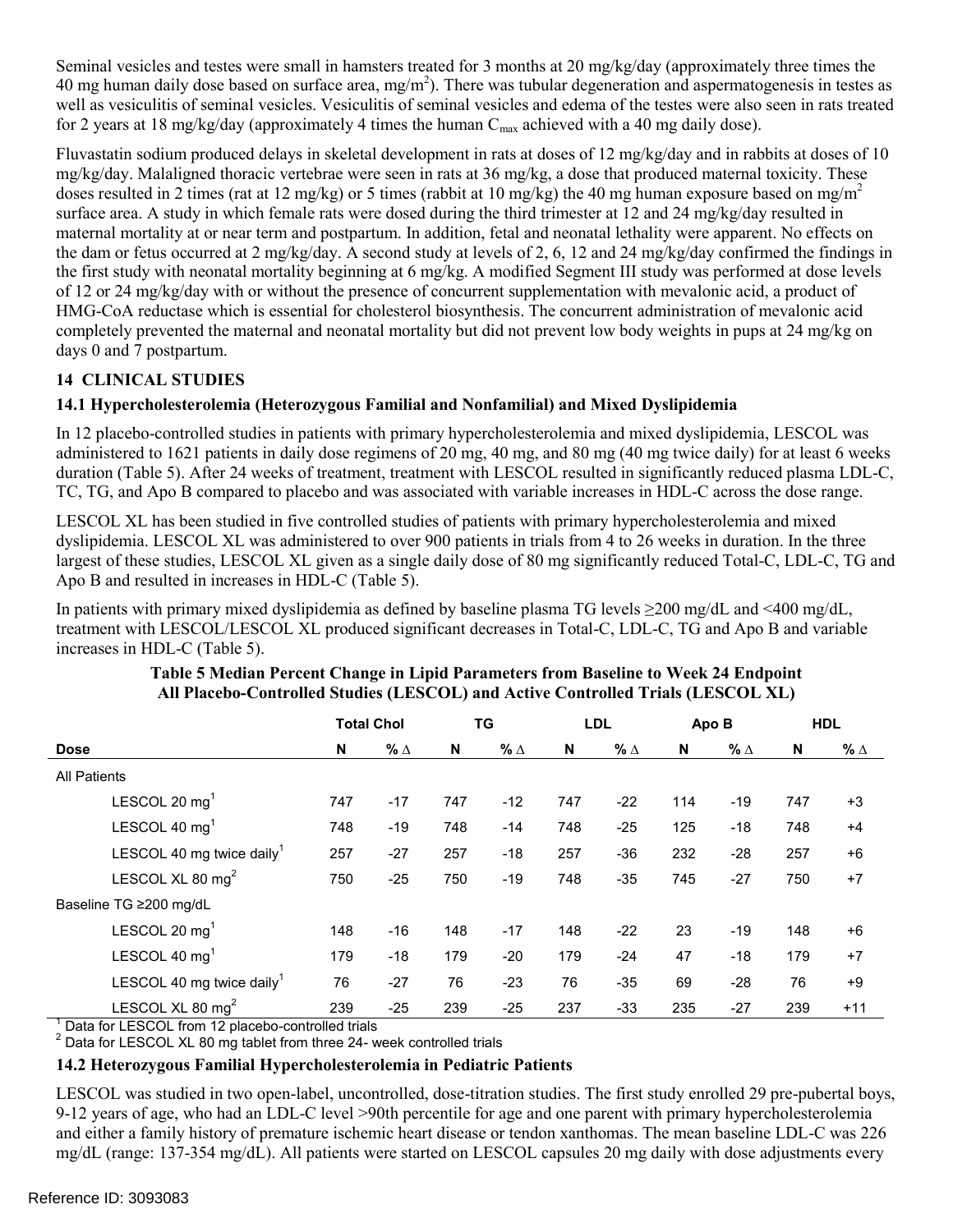analyses were performed at Year 2. LESCOL decreased plasma levels of Total-C and LDL-C by 21% and 27%, 6 weeks to 40 mg daily then 80 mg daily (40 mg b.i.d.) to achieve an LDL-C goal between  $96.7 - 123.7$  mg/dL. Endpoint respectively. The mean achieved LDL-C was 161 mg/dL (range: 74-336 mg/dL).

 >160 mg/dL and one or more risk factors for coronary heart disease, or LDL-C >160 mg/dL and a proven LDL-receptor The second study enrolled 85 male and female patients, 10 to 16 years of age, who had an LDL-C >190 mg/dL or LDL-C defect. The mean baseline LDL-C was 225 mg/dL (range: 148-343 mg/dL). All patients were started on LESCOL capsules 20 mg daily with dose adjustments every 6 weeks to 40 mg daily then 80 mg daily (LESCOL 80 mg XL tablet) to achieve an LDL-C goal of <130 mg/dL. Endpoint analyses were performed at Week 114. LESCOL decreased plasma levels of Total-C and LDL-C by 22% and 28%, respectively. The mean achieved LDL-C was 159 mg/dL (range: 90-295 mg/dL).

 daily dose of 80 mg. At study endpoint, 26% to 30% of patients in both studies achieved a targeted LDL-C goal of <130 The majority of patients in both studies (83% in the first study and 89% in the second study) were titrated to the maximum mg/dL. The long-term efficacy of LESCOL or LESCOL XL therapy in childhood to reduce morbidity and mortality in adulthood has not been established.

# **14.3 Secondary Prevention of Cardiovascular Disease**

 of recurrent cardiac events (time to first occurrence of cardiac death, nonfatal myocardial infarction, or revascularization) In the LESCOL Intervention Prevention Study (LIPS), the effect of LESCOL 40 mg administered twice daily on the risk was assessed in 1677 patients with CHD who had undergone a percutaneous coronary intervention (PCI) procedure (mean time from PCI to randomization=3 days). In this multicenter, randomized, double-blind, placebo-controlled study, patients were treated with dietary/lifestyle counseling and either LESCOL 40 mg (n=844) or placebo (n=833) given twice daily for a median of 3.9 years. The study population was 84% male, 98% Caucasian, with 37% >65 years of age. Mean baseline lipid concentrations were: total cholesterol 201 mg/dL, LDL-C 132 mg/dL, triglycerides 70 mg/dL and HDL-C 39 mg/dL.

LESCOL significantly reduced the risk of recurrent cardiac events (Figure 1) by 22% ( $p=0.013$ , 181 patients in the LESCOL group vs. 222 patients in the placebo group). Revascularization procedures comprised the majority of the initial recurrent cardiac events (143 revascularization procedures in the LESCOL group and 171 in the placebo group). Consistent trends in risk reduction were observed in patients >65 years of age.





 procedures (CABG and repeat PCI) occurring within the first 6 months of the initial procedure involving the originally Outcome data for the LESCOL Intervention Prevention Study are shown in Figure 2. After exclusion of revascularization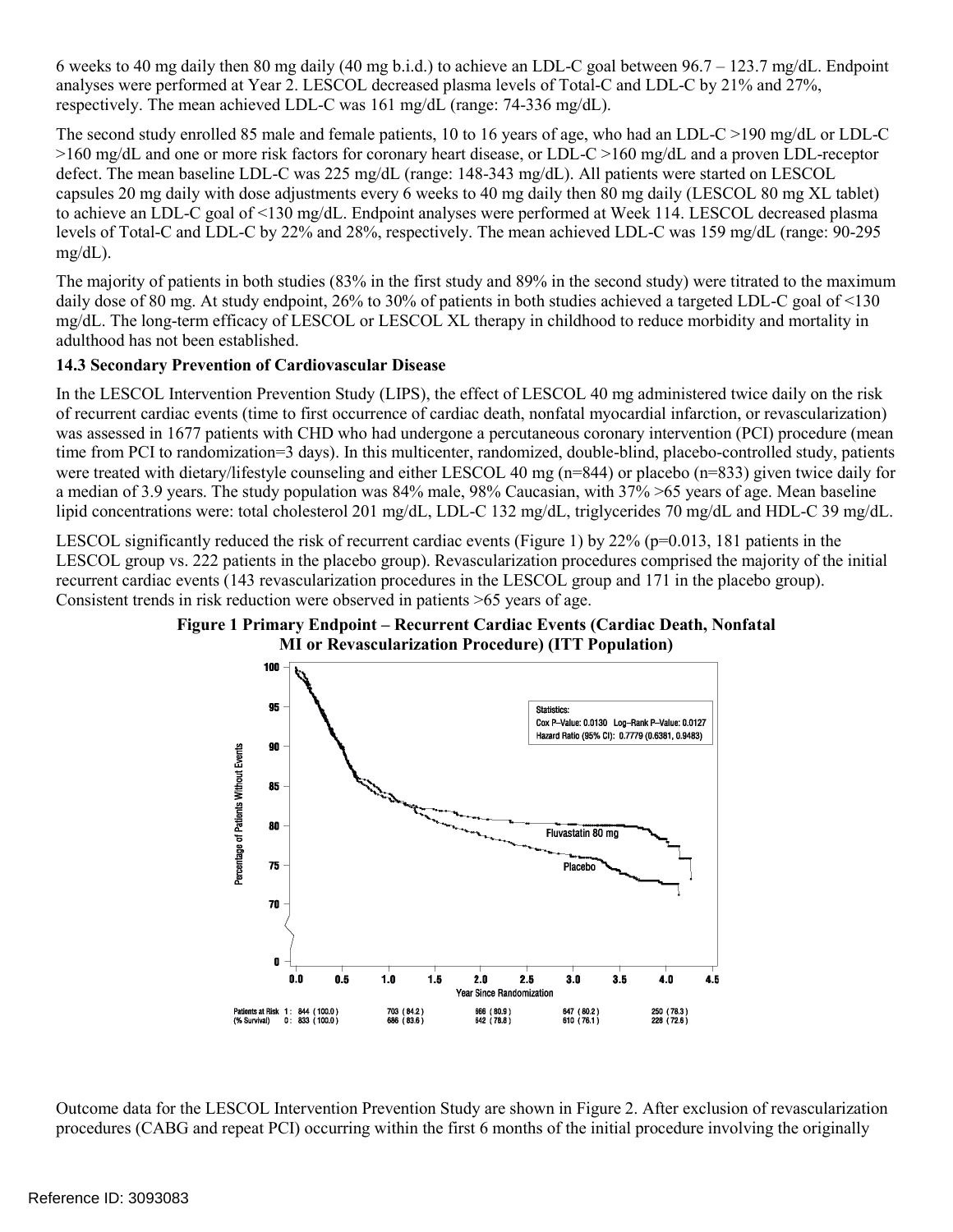instrumental site, treatment with LESCOL was associated with a 32% (p=0.002) reduction in risk of late revascularization procedures (CABG or PCI occurring at the original site >6 months after the initial procedure, or at another site).

|                                                 |                     | Incidence* |                          |                               |      |      |      |      |      |                   |
|-------------------------------------------------|---------------------|------------|--------------------------|-------------------------------|------|------|------|------|------|-------------------|
|                                                 | Lescof <sup>*</sup> | Placebo    |                          |                               |      |      |      |      |      |                   |
|                                                 | n (%)               | n (%)      | <b>Risk Reduction %</b>  |                               |      |      |      |      |      |                   |
| Event                                           | N=844               | N=833      | (95% CI)                 | Cox Risk Ratio (95% Ci)       |      |      |      |      |      |                   |
| Primary Endooint, Recurrent Cardiac             |                     |            |                          |                               |      |      |      |      |      |                   |
| Evonts (as a first ovont)                       | 181 (21.4)          | 222 (26.7) | 22 (5, 36)               |                               |      |      |      |      |      |                   |
| Cardiac Death                                   | 8 (0.9)             | 18 (2.2)   |                          |                               |      |      |      |      |      |                   |
| Nonfatal MI                                     | 30 (3.4)            | 33 (4.0)   | -                        |                               |      |      |      |      |      |                   |
| <b>Revascularization</b>                        | 143 (16.2)          | 171 (20.5) | $\overline{\phantom{a}}$ |                               |      |      |      |      |      |                   |
| Secondary Endpoints (any time during the study) |                     |            |                          |                               |      |      |      |      |      |                   |
| Cardiac Death                                   | 13 (1.5)            | 24 (2.9)   | 47 (-5, 79)              |                               |      |      |      |      |      |                   |
| Nonfatal MI                                     | 30 (3.6)            | 38 (4.6)   | $22(-27, 52)$            |                               |      |      |      |      |      |                   |
| Revascularization                               | 167 (19.8)          | 193 (23.2) | $17(-2, 33)$             |                               |      |      |      |      |      |                   |
| Late Revascularization**                        | 111 (13.2)          | 151 (18.1) | 32 (13, 47)              |                               |      |      |      |      |      |                   |
| Noncardiac Death                                | 23 (2.7)            | 25 (3.0)   | 16 (-49, 52)             |                               |      |      |      |      |      |                   |
|                                                 |                     |            |                          | 0.00                          | 0.25 | 0.50 | 0.75 | 1.00 | 1.25 | 1.50              |
|                                                 |                     |            |                          | ←                             |      |      |      |      |      | →                 |
|                                                 |                     |            |                          | Favors<br>Lascol <sup>o</sup> |      |      |      |      |      | Favors<br>placebo |
| *Number of patients with events                 |                     |            |                          |                               |      |      |      |      |      |                   |

#### **Figure 2 LESCOL® Intervention Prevention Study - Primary and Secondary Endpoints**

\*\*Excludes revascularization procedures of the target lesion within the first 6 months of the initial procedure

 with cholestyramine was added after Week 12 to all patients in the study with baseline LDL-C values of ≥160 mg/dL which were present in 25% of the study population. Quantitative coronary angiograms were evaluated at baseline and 2.5 In the Lipoprotein and Coronary Atherosclerosis Study (LCAS), the effect of LESCOL therapy on coronary atherosclerosis was assessed by quantitative coronary angiography (QCA) in patients with CAD and mild to moderate hypercholesterolemia (baseline LDL-C range 115-190 mg/dL). In this randomized double-blind, placebo- controlled trial, 429 patients were treated with conventional measures (Step 1 AHA Diet) and either LESCOL 40 mg/day or placebo. In order to provide treatment to patients receiving placebo with LDL-C levels ≥160 mg/dL at baseline, adjunctive therapy years in 340 (79%) angiographic evaluable patients.

 stenosis (Figure 4), and the formation of new lesions (13% of all fluvastatin patients versus 22% of all placebo patients). Compared to placebo, LESCOL significantly slowed the progression of coronary atherosclerosis as measured by withinpatient per-lesion change in minimum lumen diameter (MLD), the primary endpoint (Figure 3 below), percent diameter A significant difference in favor of LESCOL was found between all fluvastatin and all placebo patients in the distribution among the three categories of definite progression, definite regression, and mixed or no change. Beneficial angiographic results (change in MLD) were independent of patients' gender and consistent across a range of baseline LDL-C levels.





**Figure 4 Change in % Diameter Stenosis**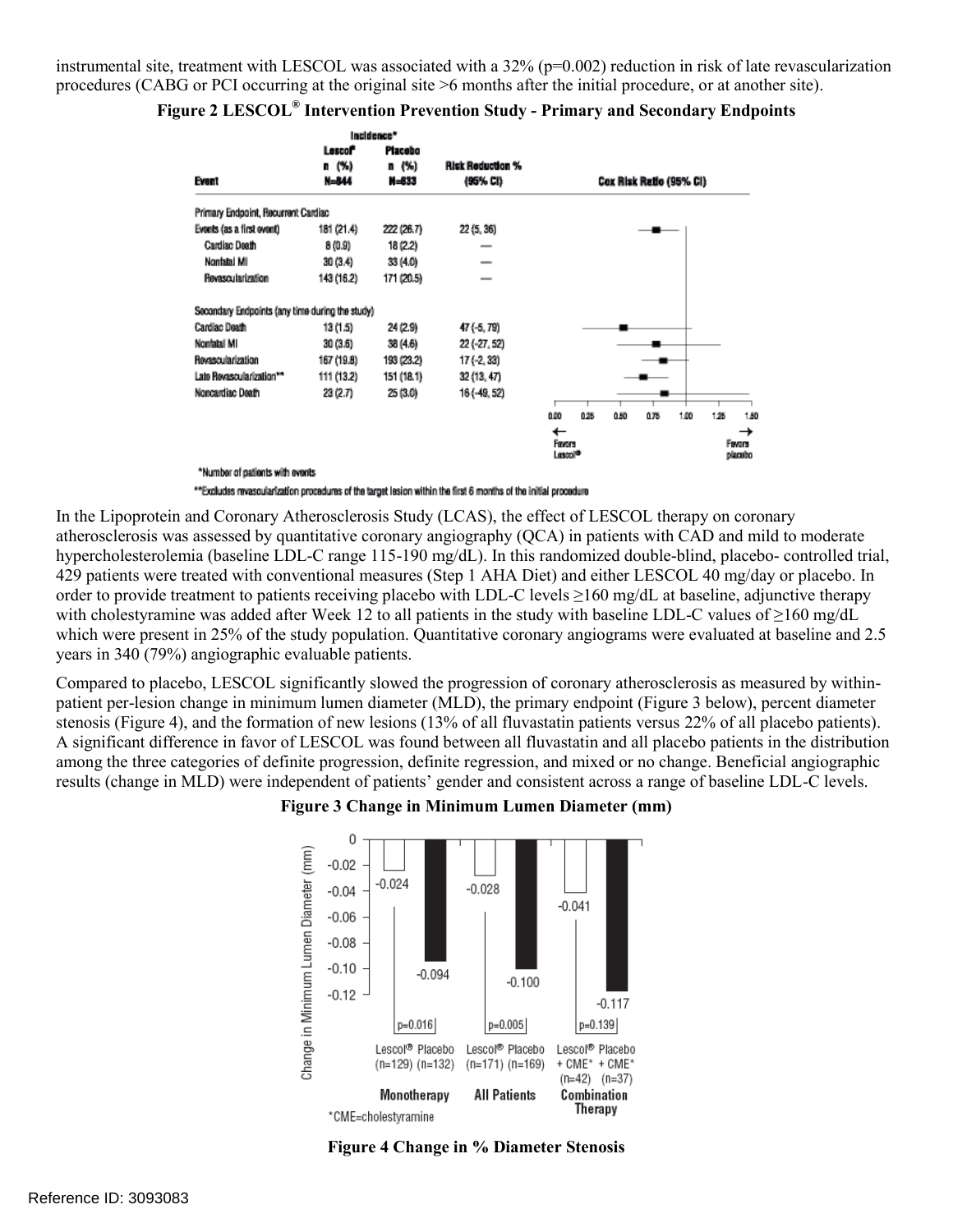

#### **15 REFERENCES**

1. National Cholesterol Education Program (NCEP): Highlights of the Report of the Expert Panel on Blood Cholesterol Levels in Children and Adolescents. *Pediatrics*. 89(3):495-501.1992.

2. Manson, J.M., Freyssinges, C., Ducrocq, M.B., Stephenson, W.P., Postmarketing Surveillance of Lovastatin and Simvastatin Exposure During Pregnancy, *Reproductive Toxicology,* 10(6): 439-446, 1996.

#### **16 HOW SUPPLIED/STORAGE AND HANDLING**

LESCOL ® (fluvastatin sodium) Capsules

 sodium) logo twice on the other half of the capsule.  $40$  mg sodium) logo twice on the other half of the capsule. LESCOL® XL (fluvastatin sodium) Extended-Release Tablets Store at 25ºC (77ºF); excursions permitted to 15 -30ºC (59 -86ºF) [see USP Controlled Room Temperature]. Dispense in a 20 mg Brown and light brown imprinted twice with " $\mathbf{\hat{\triangle}}$ " and "20" on one half and "LESCOL" and the LESCOL® (fluvastatin Bottles of 30 capsules………………………………………………………………….……………...NDC 0078-0176-15 Bottles of 100 capsules………………………………………………………………………………..NDC 0078-0176-05 Brown and gold imprinted twice with " $\mathbf{\hat{\mathbf{\hat{S}}}}$ " and "40" on one half and "LESCOL" and the LESCOL<sup>®</sup> (fluvastatin Bottles of 30 capsules……………………………………………………………………….………...NDC 0078-0234-15 Bottles of 100 capsules………………………………………………………………………………..NDC 0078-0234-05 80 mg Yellow, round, slightly biconvex film-coated tablet with beveled edges debossed with "LESCOL XL" on one side and "80" on the other. Bottles of 30 tablets…………………………………………………………………………………...NDC 0078-0354-15 Bottle of 100 tablets…………………………………………………………………………………...NDC 0078-0354-05 *Store and Dispense*  tight container. Protect from light.

### **17 PATIENT COUNSELING INFORMATION**

#### **Information for Patients**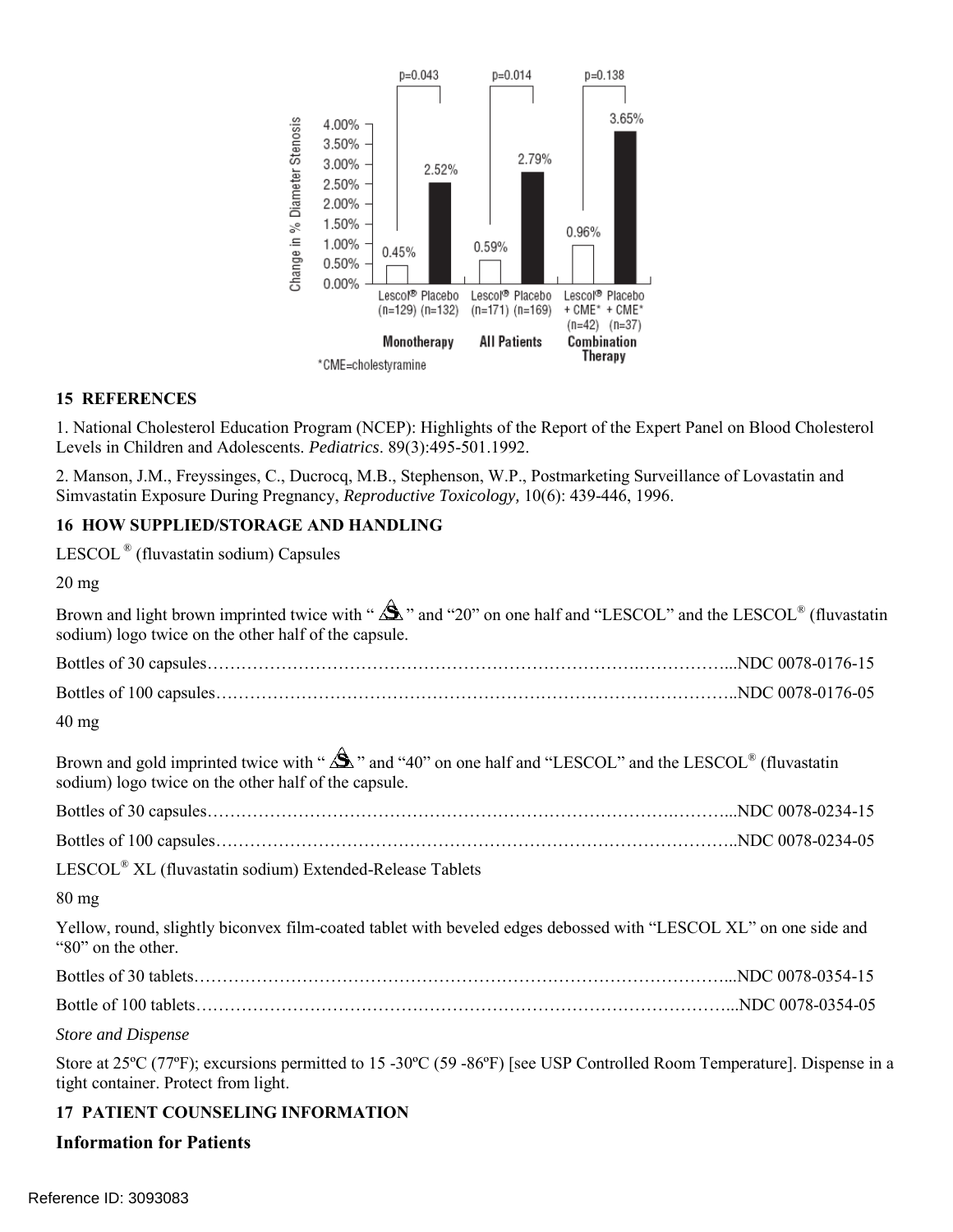exercise program, and periodic testing of a fasting lipid panel to determine goal attainment. Patients taking LESCOL/LESCOL XL should be advised that high cholesterol is a chronic condition and they should adhere to their medication along with their National Cholesterol Education Program (NCEP)-recommended diet, a regular

#### **prescribing a new medication that they are taking LESCOL/LESCOL XL. Patients should be advised about substances they should not take concomitantly with LESCOL/LESCOL XL [see**  *Warnings and Precautions (5.1)***]***.* **Patients should also be advised to inform other healthcare professionals**

### **17.1 Muscle Pain**

 promptly any unexplained muscle pain, tenderness or weakness, particularly if accompanied by malaise or fever. Patients starting therapy with LESCOL/LESCOL XL should be advised of the risk of myopathy and told to report

# **17.2 Liver Enzymes**

 It is recommended that liver enzyme tests be performed before the initiation of LESCOL/LESCOL XL and if signs or symptoms of liver injury occur. All patients treated with LESCOL/LESCOL XL should be advised to report promptly any symptoms that may indicate liver injury, including fatigue, anorexia, right upper abdominal discomfort, dark urine or jaundice.

# **17.3 Pregnancy**

 Women of childbearing age should be advised to use an effective method of birth control to prevent pregnancy while LESCOL/LESCOL XL if they are trying to conceive. Patients should be advised that if they become pregnant they should stop taking LESCOL/LESCOL XL and call their healthcare professional. using LESCOL/LESCOL XL. Discuss future pregnancy plans with your patients, and discuss when to stop taking

### **17.4 Breastfeeding**

 Women who are breastfeeding should not use LESCOL/LESCOL XL. Patients who have a lipid disorder and are breastfeeding should be advised to discuss the options with their healthcare professional.

T2012-XX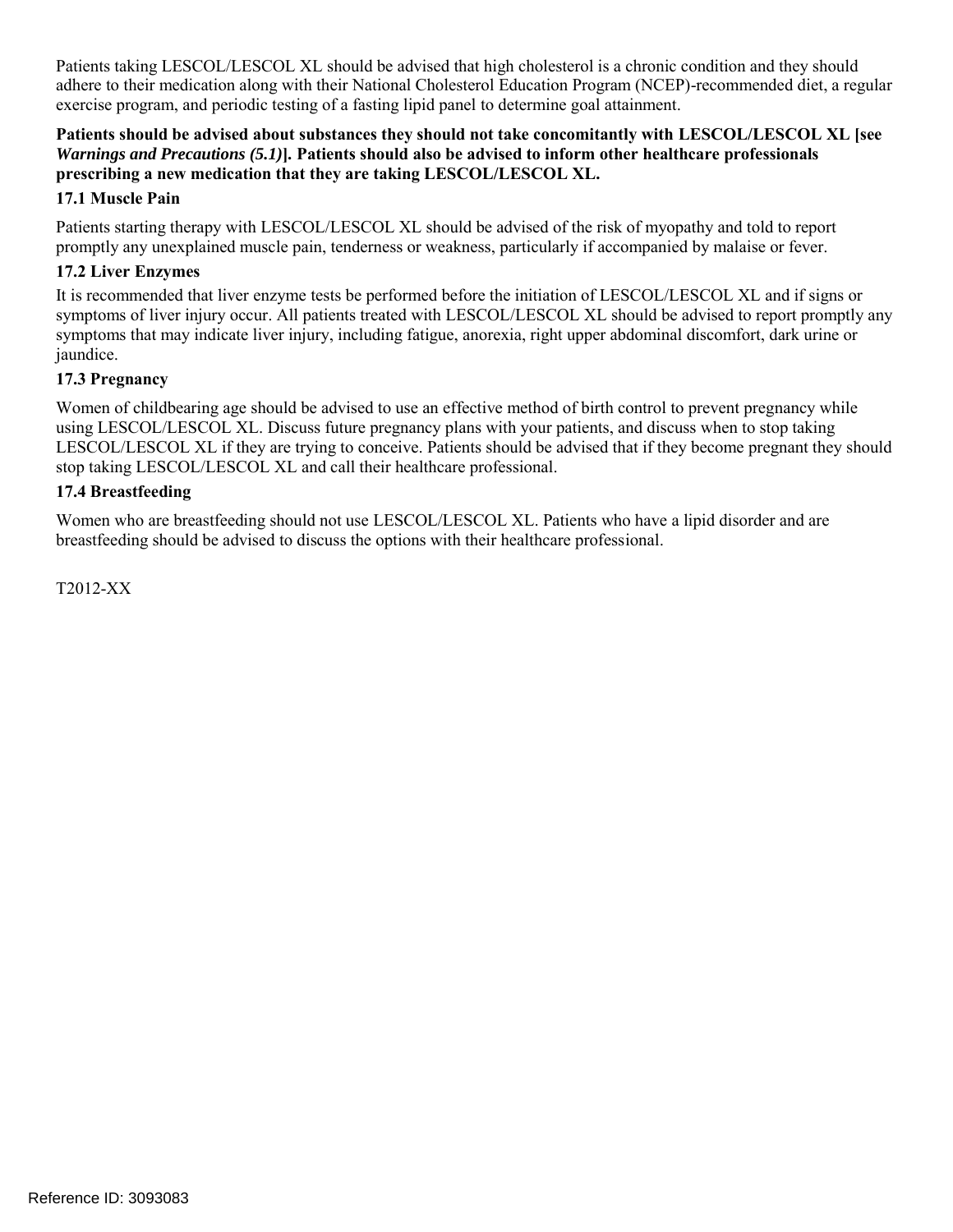# **FDA-Approved Patient Labeling**

# **LESCOL® (fluvastatin sodium) Capsules**

# **20 mg, 40 mg**

# **LESCOL ® XL (fluvastatin sodium) Extended-Release Tablets**

**80 mg**

**Rx Only**

# **You must read and follow all instructions before using LESCOL or LESCOL XL.**

 information. This Patient Information does not take the place of talking with your doctor about your medical condition or treatment. If you have any questions about LESCOL or LESCOL XL, ask your doctor or pharmacist. Read the Patient Information every time you or a family member gets LESCOL or LESCOL XL. There may be new

# **What are LESCOL and LESCOL XL?**

LESCOL and LESCOL XL are prescription medicines called "statins" that lower cholesterol in your blood. They lower the "bad" cholesterol and triglycerides in your blood. They can raise your "good" cholesterol as well.

 LESCOL and LESCOL XL are for people whose cholesterol does not come down enough with exercise and a low-fat diet alone.

LESCOL and LESCOL XL may be used in patients with heart disease (coronary artery disease) to:

- lower the chances of heart problems which would require procedures to help restore blood flow to the heart.
- slow the buildup of too much cholesterol in the arteries of the heart.

Treatment with LESCOL or LESCOL XL has not been shown to prevent heart attacks or stroke.

 or two times a day and LESCOL XL is an extended-release tablet that is only taken one time a day. LESCOL and LESCOL XL have the same active ingredient, fluvastatin. However, LESCOL is a capsule that is taken one

### **Who should not take LESCOL or LESCOL XL?**

### **Do not take LESCOL or LESCOL XL if you:**

- harm your unborn baby. If you get pregnant, stop taking LESCOL or LESCOL XL and call your doctor right are pregnant or think you may be pregnant, or are planning to become pregnant. LESCOL and LESCOL XL may away.
- are breast-feeding. LESCOL and LESCOL XL can pass into your breast milk and may harm your baby
- have liver problems
- are allergic to LESCOL or LESCOL XL or any of its ingredients. The active ingredient in LESCOL and LESCOL XL is fluvastatin. See the end of this leaflet for a complete list of ingredients in LESCOL and LESCOL XL.

LESCOL and LESCOL XL have not been studied in children under 9 years of age.

### **Before taking LESCOL or LESCOL XL, tell your doctor if you:**

- have muscle aches or weakness
- drink more than 2 glasses of alcohol daily
- have diabetes
- have a thyroid problem
- have kidney problems

Some medicines should not be taken with LESCOL or LESCOL XL. Tell your doctor about all the medicines you take, including prescription and non-prescription medicines, vitamins and herbal supplements. LESCOL and LESCOL XL and certain other medicines can interact causing serious side effects. Especially tell your doctor if you take medicines for: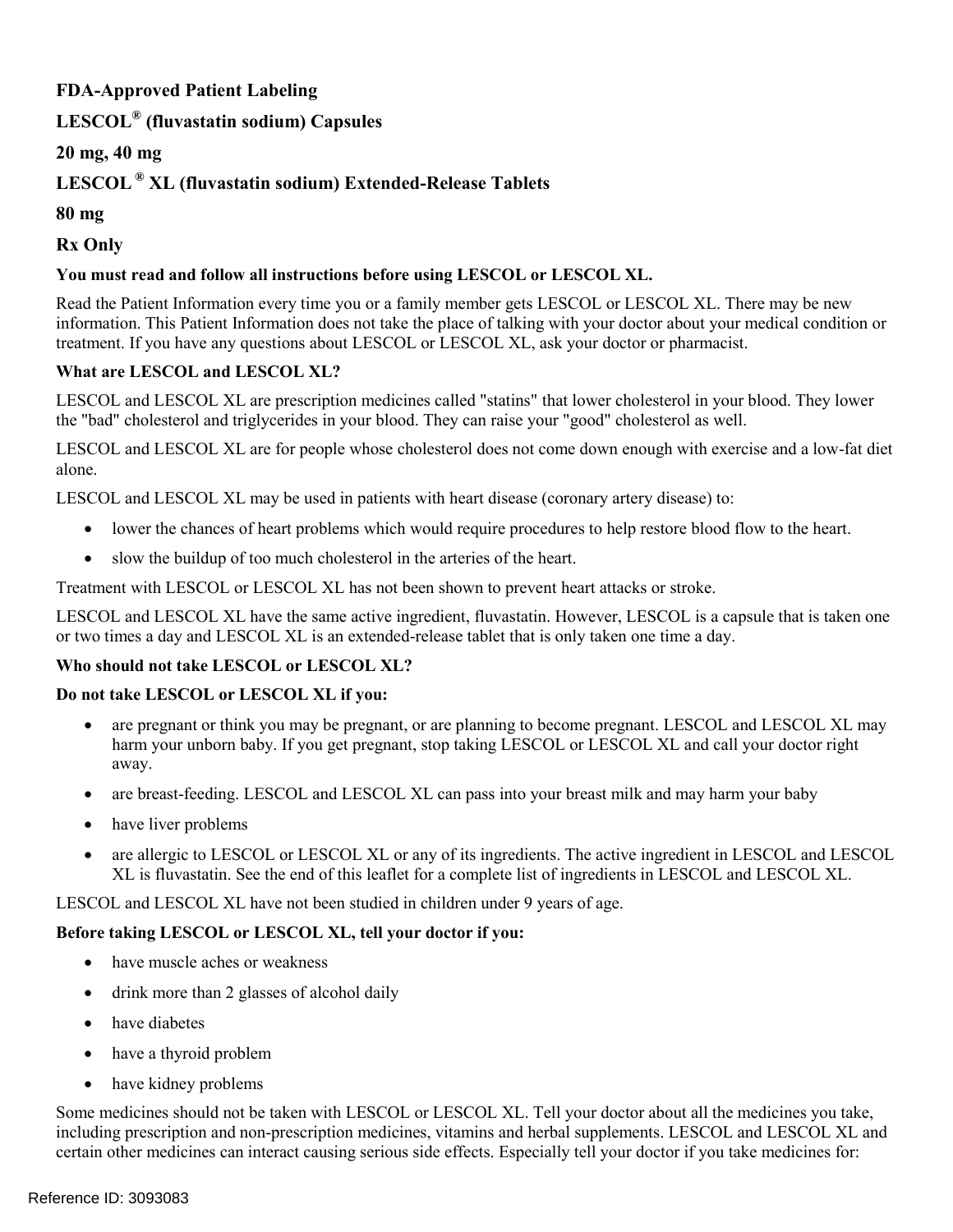- your immune system
- cholesterol
- infections
- heart failure
- seizures
- diabetes
- heartburn or stomach ulcers

Know all the medicines you take. Keep a list of all the medicines you take with you to show your doctor and pharmacist.

### **How should I take LESCOL or LESCOL XL?**

- Your doctor will prescribe the medicine that is right for you. Take LESCOL or LESCOL XL exactly as prescribed. Do not change your dose or stop LESCOL or LESCOL XL without talking to your doctor. Your doctor may do blood tests to check your cholesterol levels during treatment with LESCOL and LESCOL XL. Your dose of LESCOL or LESCOL XL may be changed based on these blood test results.
- LESCOL XL tablets may be taken at any time of the day. Take LESCOL capsules at the same time every evening. When LESCOL capsules are taken twice daily, the capsules may be taken once in the morning and once in the evening. LESCOL and LESCOL XL can be taken with or without food.
- LESCOL XL tablets must be swallowed whole with a liquid. Do not break, crush or chew LESCOL XL tablets or open LESCOL capsules. Tell your doctor if you cannot swallow tablets whole. You may need LESCOL capsules or a different medicine instead of LESCOL XL tablets.
- Your doctor should start you on a low-fat and low-cholesterol diet before giving you LESCOL or LESCOL XL. Stay on this low-fat and low-cholesterol diet while taking LESCOL or LESCOL XL.
- If you miss a dose of LESCOL or LESCOL XL*,* take it as soon as you remember. Do not take LESCOL or LESCOL XL if it has been more than 12 hours since your last dose. Wait and take the next dose at your regular time. Do not take 2 doses of LESCOL or LESCOL XL at the same time.
- If you take too much LESCOL or LESCOL XL or overdose, call your doctor or Poison Control Center right away. Or, go to the nearest emergency room.

### **What should I avoid while taking LESCOL or LESCOL XL?**

- Talk to your doctor before you start any new medicines. This includes prescription and nonprescription medicines, vitamins and herbal supplements. LESCOL and LESCOL XL and certain other medicines can interact causing serious side effects.
- Do not get pregnant. If you get pregnant, stop taking LESCOL or LESCOL XL right away and call your doctor.

### **What are the possible side effects of LESCOL and LESCOL XL?**

When taking LESCOL and LESCOL XL, some patients may develop serious side effects, including:

 have a higher chance for muscle problems if you are taking certain other medicines with LESCOL or LESCOL XL. Call **muscle problems**. These serious muscle problems can sometimes lead to kidney problems, including kidney failure. You your doctor right away if you have:

 muscle problems like weakness, tenderness, or pain that happen without a good reason, especially if you also have a fever or feel more tired than usual

 and if you have symptoms of liver problems while you take LESCOL or LESCOL XL. Call your doctor right away if you **liver problems**. Your doctor should do blood tests to check your liver before you start taking LESCOL or LESCOL XL, have the following symptoms of liver problems:

- feel tired or weak
- loss of appetite
- upper belly pain